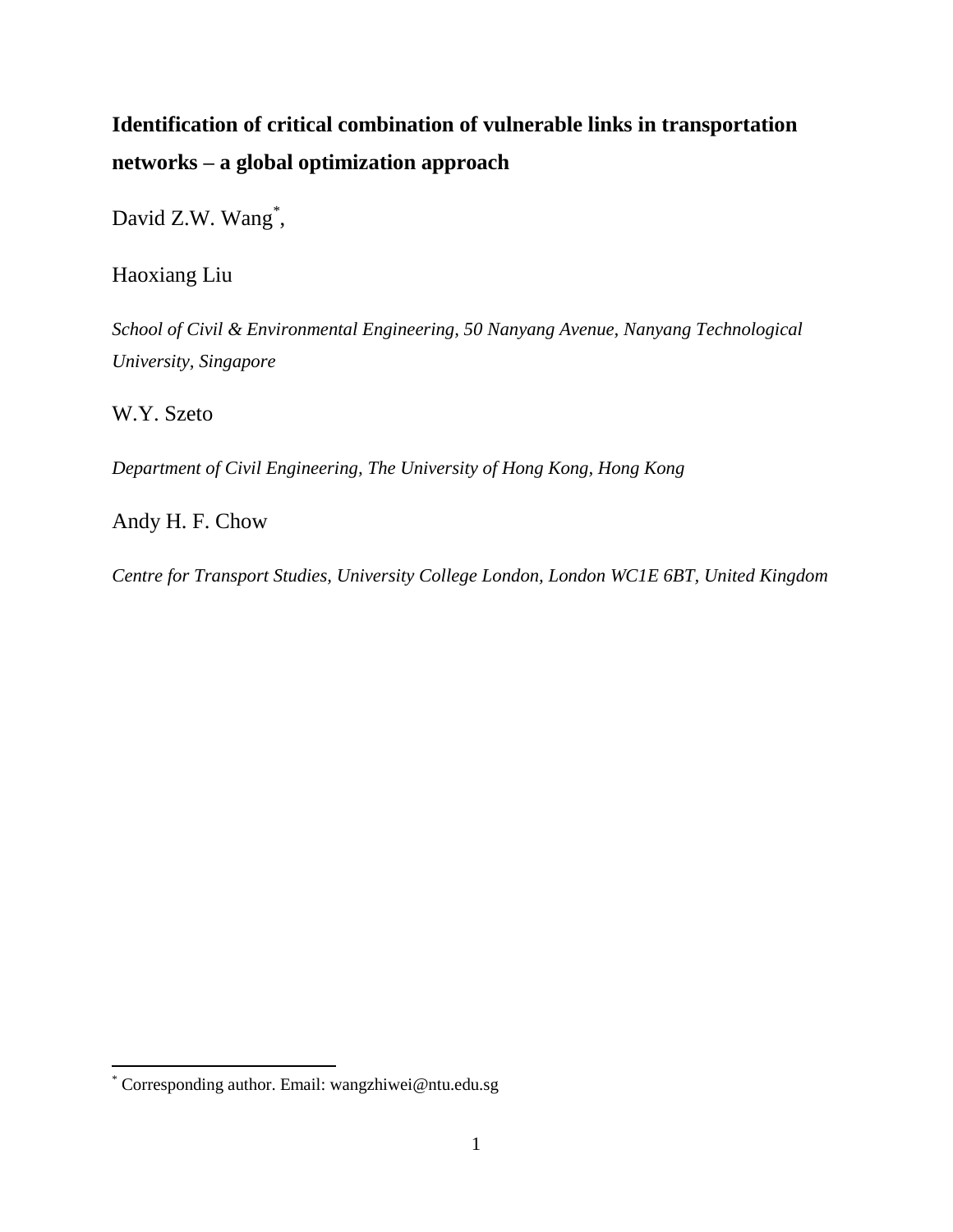# **Identification of critical combination of vulnerable links in transportation networks – a global optimization approach**

**Abstract**: This paper presents a global optimization framework for identifying the most critical combination of vulnerable links in a transportation network. The problem is formulated as a mixed-integer nonlinear program with equilibrium constraints, aiming to determine the combination of links whose deterioration would induce the most increase in total travel cost in the network. A global optimization solution method applying a piecewise linearization approach and range reduction technique is developed to solve the model. From the numerical results, it is interesting and counterintuitive to note that the set of most vulnerable links when simultaneous multiple-link failure occurs are not simply the combination of the most vulnerable links with single-link failure, and the links in the critical combination of vulnerable links are not necessarily connected or even in the neighbourhood of each other. The numerical results also show that the ranking of vulnerable links will be significantly affected by certain input parameters.

**Keywords**: resilience; vulnerability; transport network; MPEC; global optimization

# **1. Introduction**

The prosperity of a society is closely linked to the performance of the supporting transportation infrastructure, with consequences to economic growth and quality of life. Unfortunately, it is known that the operation of transportation infrastructure is vulnerable to unexpected disruptions. A key issue in the vulnerability analysis and resilience transport system design is to identify the critical elements (e.g., set of links or nodes) of a network, where the failure of these elements would bring the most serious impacts on the entire system (Chen et al., 2012). The robustness of the transportation network can then be enhanced through reinforcing these critical elements subject to budgetary constraints.

Traditionally, critical elements in a network can be identified by using a brute-force simulation based approach (Taylor et al., 2006). Each link or node is iteratively removed from the network and the corresponding consequence is estimated as the changes in the network performance (e.g., increase / decrease in travel times) through repeated simulations. Nevertheless, there are two weaknesses in such simulation-based approach. First, the travellers' responses are not captured. As it is understood, travellers will respond (e.g., reroute or reschedule their travel) when the conditions of the transportation network change. Second, the simulation-based approach does not guarantee the global optimality of the solution unless all possible combinations are scanned. However, the number of possible combinations can be prohibitively huge such that it may be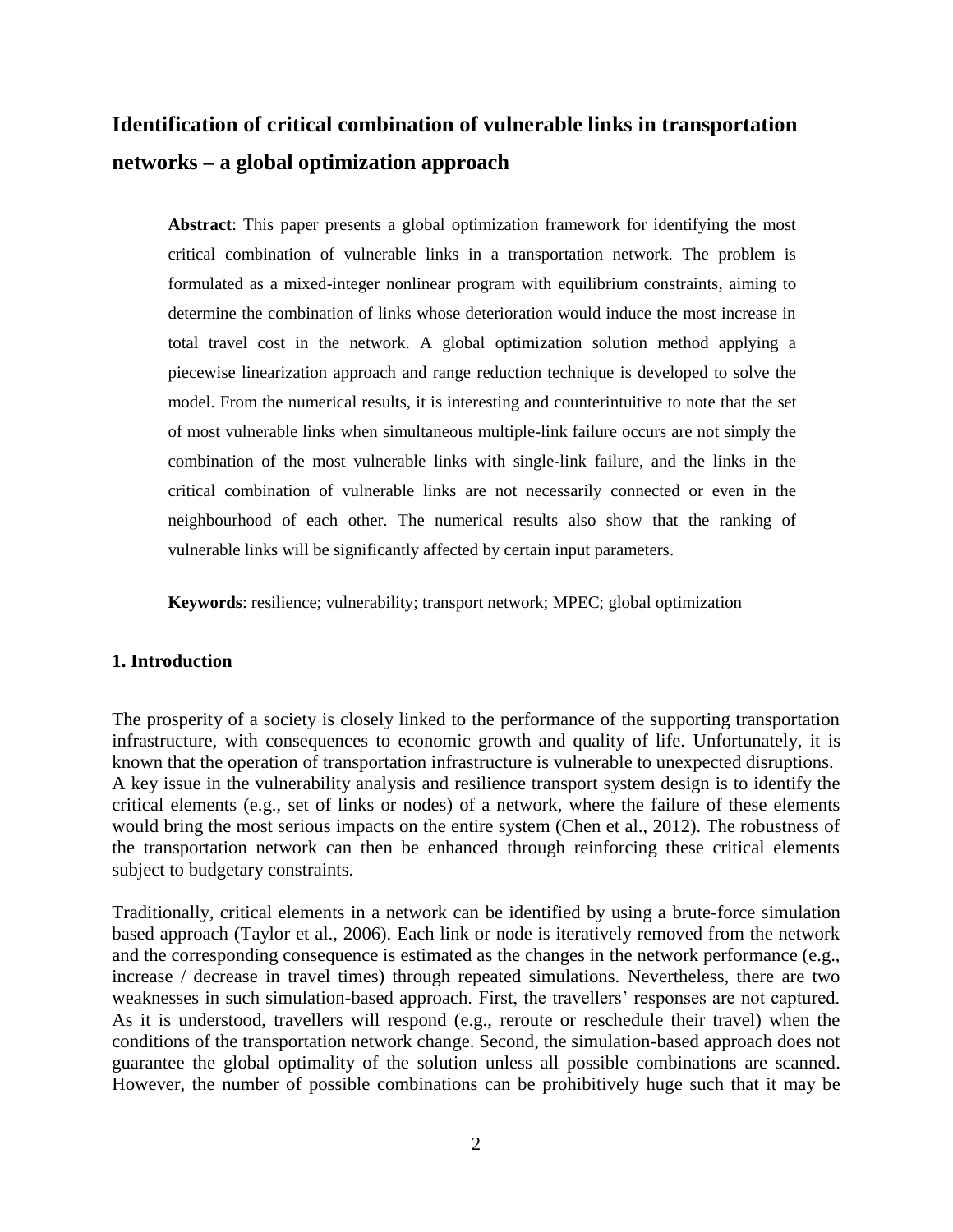time-consuming to simulate the outcomes of all possible combinations, and therefore some combinations may be excluded in advance to reduce the computation time. As a result, the 'most' critical combination of elements identified from the simulation approach may not be the 'true' one and hence may be misleading for resilient network planning.

This study aims to narrow the research gap in the literature by proposing a rigorous mathematical program model formulation to identify the critical elements in a transportation network that will bring the most severe impact under disruptions. Following Scott et al. (2006) and Nagurney and Qiang (2009), the impact of losing a network element (e.g. link, node) is reflected by the changes in the corresponding cost (e.g. travel distance, cost, or time) between all origin-destination pairs in the network subject to disruptions. We adopt an optimization approach which is formulated as a transport network design problem (NDP) that involves the decision on removal of a link or a set of links from an existing transportation system that will cause the most deterioration (i.e., increase in travel costs) in the network. The optimization is subject to equilibrium constraints which represent travellers' routing decisions following Wardrop's first principle (Wardrop, 1952). Assuming travellers always choose the route with the least travel time, which is calculated through BPR function, the equilibrium constraints can guarantee that the network equilibrium condition is reached when no user can unilaterally lower his route travel time. With the equilibrium constraints, the optimization problem hence is a mathematical program with equilibrium constraints (MPEC) or a mathematical program with complementarity constraints (MPCC). The MPEC or MPCC problems are special cases of bi-level programs (e.g., Meng et al., 2001; Meng and Yang, 2002; Ban et al., 2006). In this study, we have an upper-level problem seeking a link or a combination of links that "maximizes" the total network cost while the lowerlevel problem is a minimization problem whose solution satisfies the Wardrop equilibrium conditions at optimality (Beckmann et al., 1956). Nevertheless, it is known that MPEC is inherently non-convex, and global optimal solutions are generally difficult to solve (Luo et al., 1996). (Here, to claim a mathematical program is non-convex, we are not focusing on the nonconvex or non-cave property of the objective function, but highlighting that the problem constraints form a non-convex set.) Many global optimization solution methods have been developed to solve the transportation network design problems (Wang and Lo, 2010; Luathep et al., 2011a; Wang et al., 2013; Ekström et al., 2014; Liu and Wang, 2015; Wang et al. 2015; Riemann et al. 2015; Liu et al. 2015). A comprehensive review and discussion on network design problems and bi-level programming can be found in Magnanti and Wong (1984), Yang and Bell (1998), and Farahani et al. (2013).

It should be noted that, the model formulation in this study is to *maximize* the total network cost, rather than the minimization of the total cost as in the traditional network design problem. Many existing solution algorithms for solving conventional transportation network design problems highly rely on the formulation property that the objective function is to be minimized and the objective function is convex (e.g., the convex BPR travel time function). The problem of interest − identification of the most critical combination of vulnerable links − does not have this nice property. Therefore, most of the existing algorithms will not be applicable any more to solve this problem. Based on the idea of the global optimization solution method proposed in Wang and Lo (2010), this study applies linearization techniques to develop a single-level mixed-integer *linear* programming (MILP) to approximate the formulated NDP. Then, a global optimal solution of the transformed MILP can be guaranteed and obtained by applying general solution algorithms like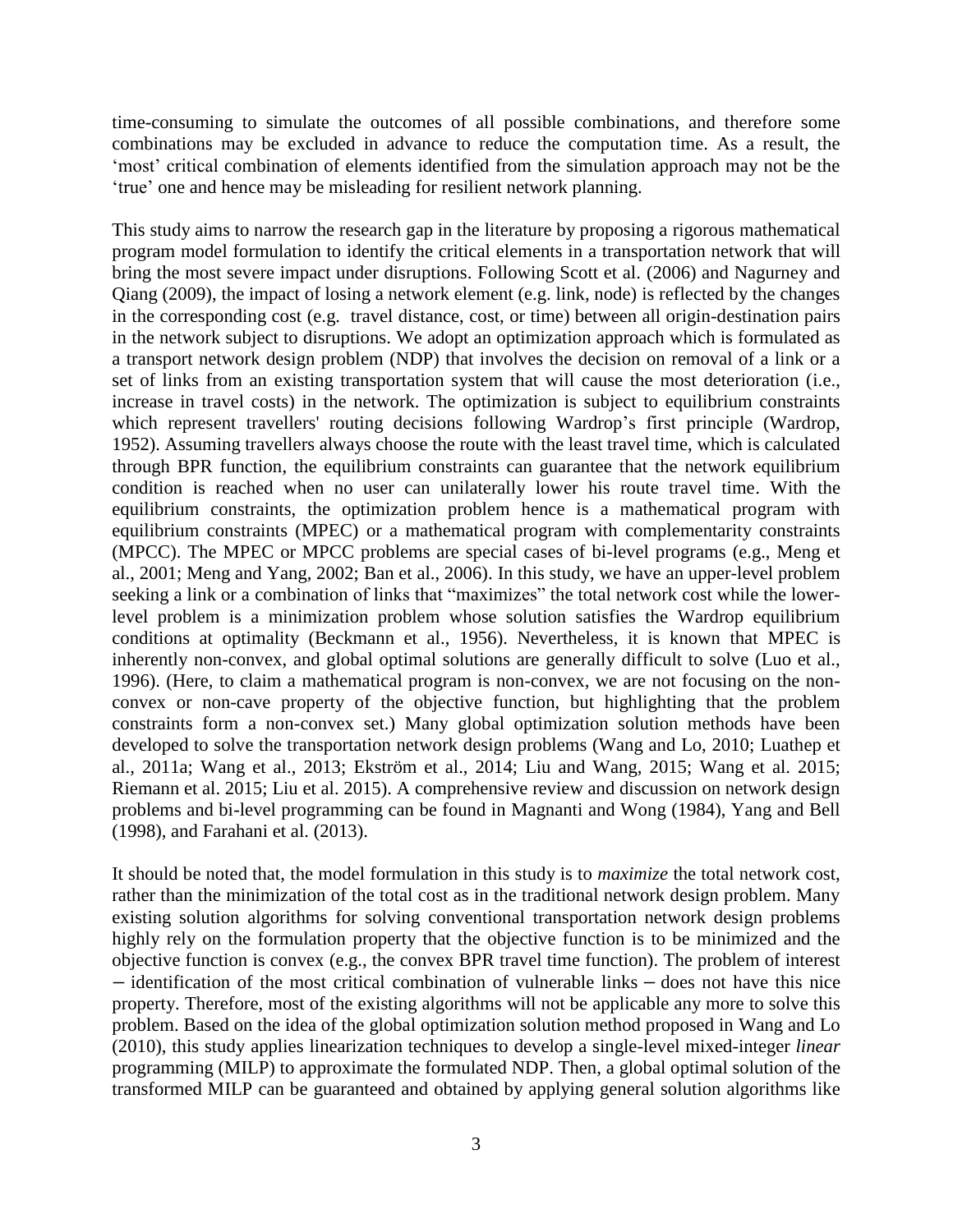the branch and bound method. The model results could provide the decision makers important assisting tools to generate insights on how one should spend the limited budget on transportation infrastructure construction and maintenance to maximize its resilience.

Compared to existing literatures (e.g., Chen et al., 2012), the main contributions of this study are:

- i) A rigorous mathematical program model formulation which identifies the most critical combination of vulnerable links in vulnerability analysis when simultaneous multiple-link disruptions and travellers' route choice are considered.
- ii) A global optimization solution method which ensures the solution quality and ascertain the true most critical elements in the transportation network, and
- iii) A methodology which determines most critical *sets* of *vulnerable* links and their *ranking* in terms of vulnerability when only single-link disruption is considered.

Unlike Wang and Lo (2010), this paper addresses a different network design problem with a maximization of the total network cost of the objective, besides, a more advanced linearization model and a range reduction technique is adopted to enhance the computational efficiency. While Liu and Wang (2015) considered a continuous network design problem with stochastic user equilibrium, this paper deals with a discrete network design problem with deterministic user equilibrium. The proposed methodology is expected to be very effective when the number of the combination of links considered is large. It should also be noted that, though single link failure occurs more frequently in real life, it is indeed a very special case of the combination of multiple link failures, which is more general and thus deserves more research attention. More importantly, although the probability of occurrence of simultaneous multiple failures (due to, for example, earthquakes) may be low, the consequence/impact can be extremely high (e.g., immediate needs of affected people such as food and clean water cannot be transported to affected areas). Therefore, this paper carries the study of identification of vulnerable links one step forward by extending from the special case of single vulnerable link identification to a more general problem with consideration of multiple link failures.

This paper is organized as follows: Section 2 presents the network design model formulation and the transformed mixed-integer linear model reformulation for seeking a global optimal solution. Section 3 presents numerical examples showing how the proposed method is applied for network vulnerability analysis. Finally, Section 4 provides some concluding remarks and future extensions.

# **2. Problem formulation**

This section presents the bi-level formulation for determining the most critical links in a transportation network whose closure or failure would incur the worst deterioration of network performance. The performance of a network is measured as the sum of travel costs associated with all flows on it. Consequently, the most critical link or combination of links refers to those without which could induce the most increase in the total travel cost.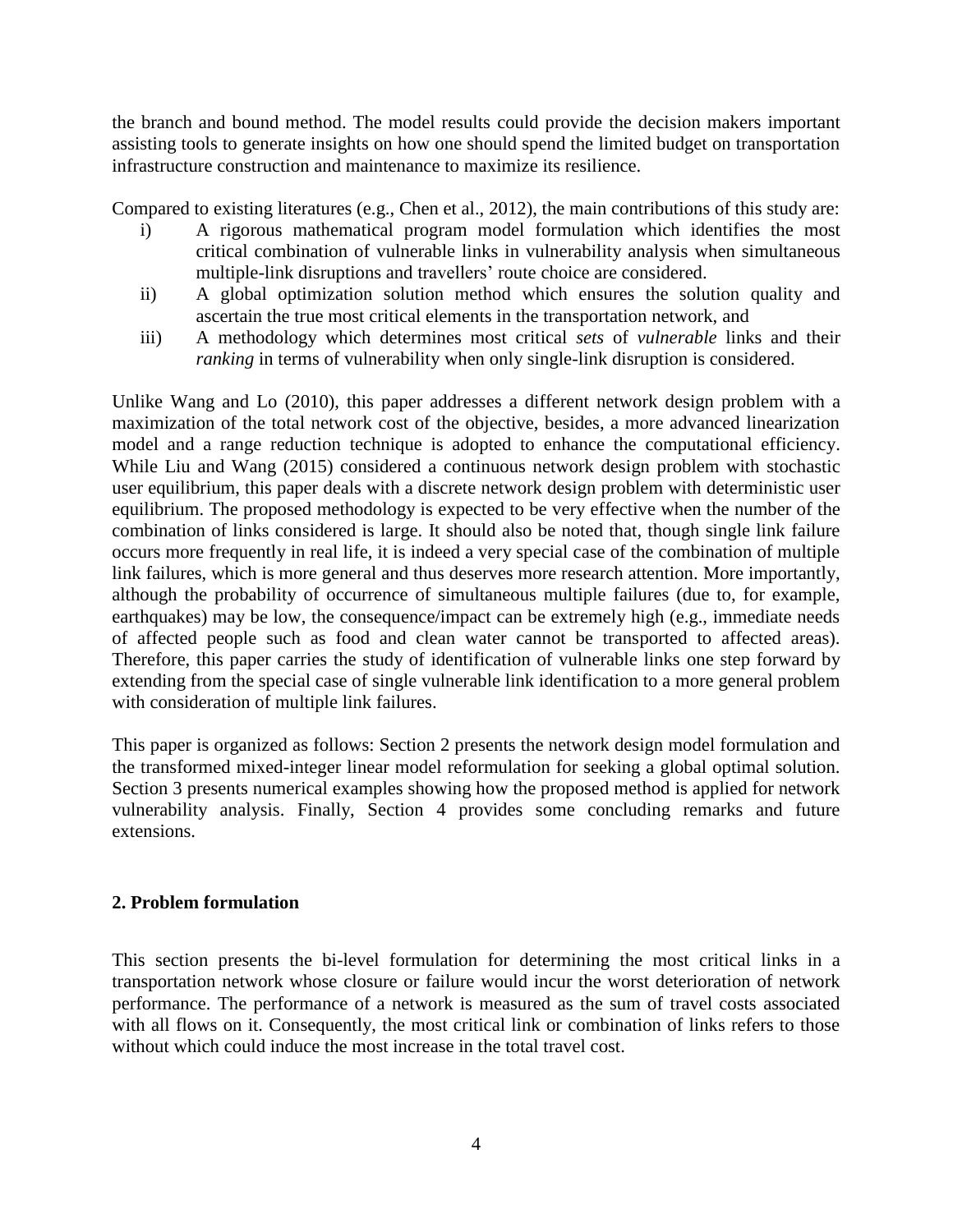# *2.1 Model formulation*

The following notation is used in the formulation.

*Sets:*

*A* set of road links in the network

*W* set of origin-destination (OD) pairs

 $R_w$  set of paths between OD pair  $w \in W$ 

# *Parameters:*

 $d^w$  OD travel demand of OD pair  $w \in W$ , which is given as a constant

 $\Delta$  the link-path incidence matrix,  $\Delta = [\delta_{ap}^w], \forall w \in W, a \in A, p \in R_w$ , where  $\delta_{ap}^w = 1$  if link a

belongs to path p between OD pair  $w$ , and  $\delta_{ap}^w = 0$  otherwise

*N* total number of links in a given network,  $N = |A|$ 

*k* total number of links assumed to be disrupted simultaneously

 $t_{a,0}$  free flow travel time of link  $a \in A$ 

 $y_a$  capacity of link  $a \in A$ 

*M* a large enough positive number

*L* a negative number whose absolute value is large enough

 $\varepsilon$  a small enough positive number

*m* power to  $x_a / y_a$ , usually set to an integer number

#### *Variables:*

 $x_a$  traffic flow of link  $a \in A$ 

 $u_a$  binary decision variable indicating which link is disrupted: link  $a \in A$  is disrupted if  $u_a = 0$ ; otherwise it is in the normal condition.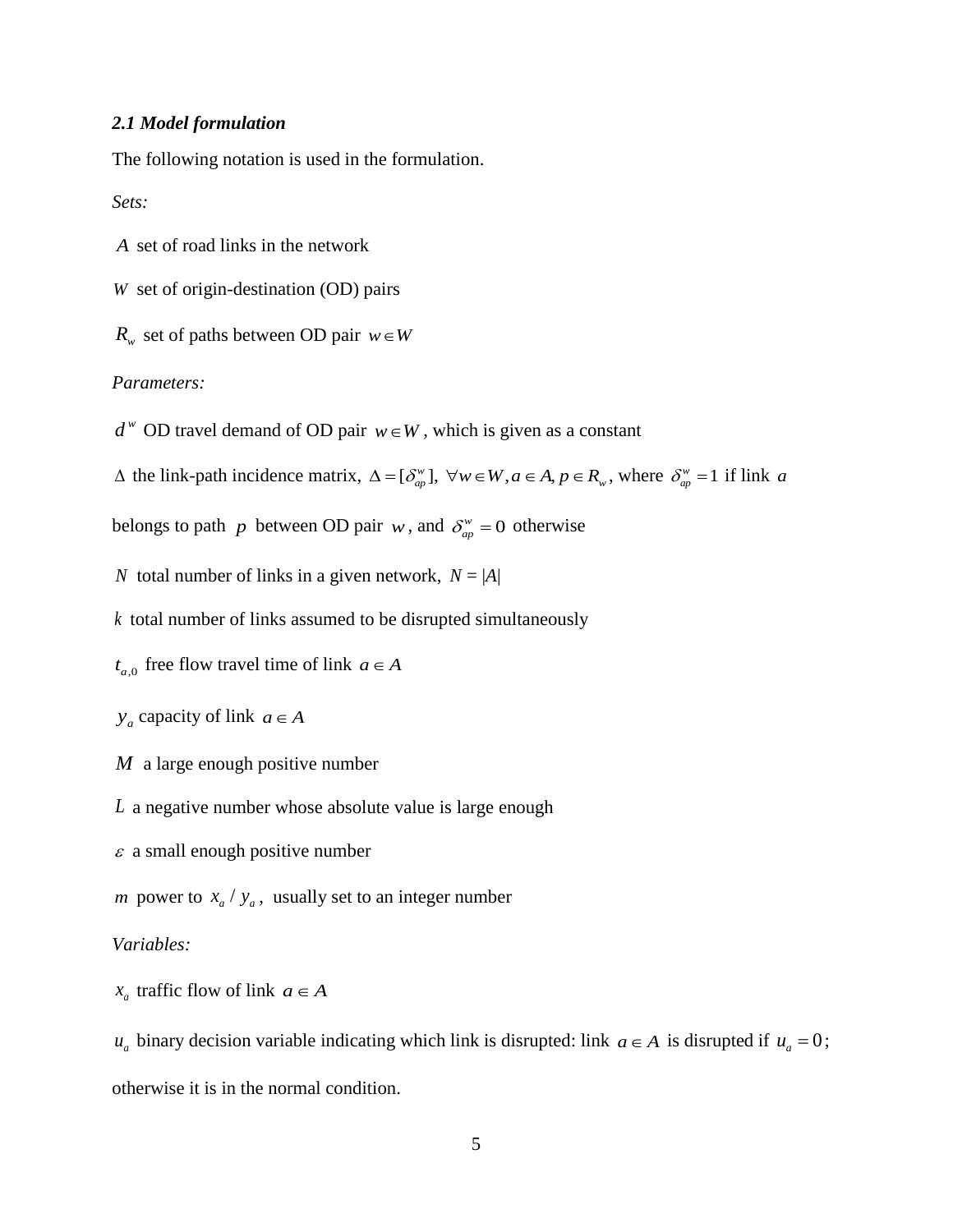$t_a$  travel time on link  $a \in A$ 

$$
f_p^w
$$
 flow on path *p* between OD pair  $w \in W$ 

 $c_p^w$  travel time on path *p* between OD pair  $w \in W$ 

 $\pi^w$  minimum path travel cost between OD pair  $w \in W$ 

 $\sigma_p^w$  binary variable indicating whether a path is used or not: path p is used if  $\sigma_p^w = 0$  and is not used if  $\sigma_p^w = 1$ 

The problem of finding the most critical link(s) in the network is formulated as a bi-level mixedinteger nonlinear program with user equilibrium constraints shown as follows:

#### **[MINLP]** Max  $Z = \sum x_a \cdot t_a$  $\overline{a \in A}$  $Z = \sum_{a} x_a \cdot t$  $=\sum_{a\in A}x_a\cdot t_a$ (1)

Subject to

$$
\begin{cases} \sum_{a \in A} u_a = N - k \\ u_a \in \{0, 1\}, \quad a \in A \end{cases} \tag{2}
$$

$$
\begin{aligned} \left[ u_a \in \{0, 1\}, & a \in A \\ t_a &= t_{a,0} \left[ 1 + b \left( x_a / y_a \right)^m \right] + (1 - u_a) M, & a \in A \end{aligned} \tag{3}
$$

$$
x_a \le u_a M, \quad a \in A
$$
  

$$
\left[ L \cdot \sigma_p^w + \varepsilon \le f_p^w \le M \cdot \left( 1 - \sigma_p^w \right) \right]
$$
 (4)

$$
\begin{cases}\nL \cdot \sigma_p^w + \varepsilon \le f_p^w \le M \cdot (1 - \sigma_p^w) \\
L \cdot \sigma_p^w \le c_p^w - \pi^w \le M \cdot \sigma_p^w \\
c_p^w - \pi^w \ge 0 \\
\sigma_p^w \in \{0,1\} \\
\forall p \in R_w, \quad w \in W\n\end{cases} \tag{5}
$$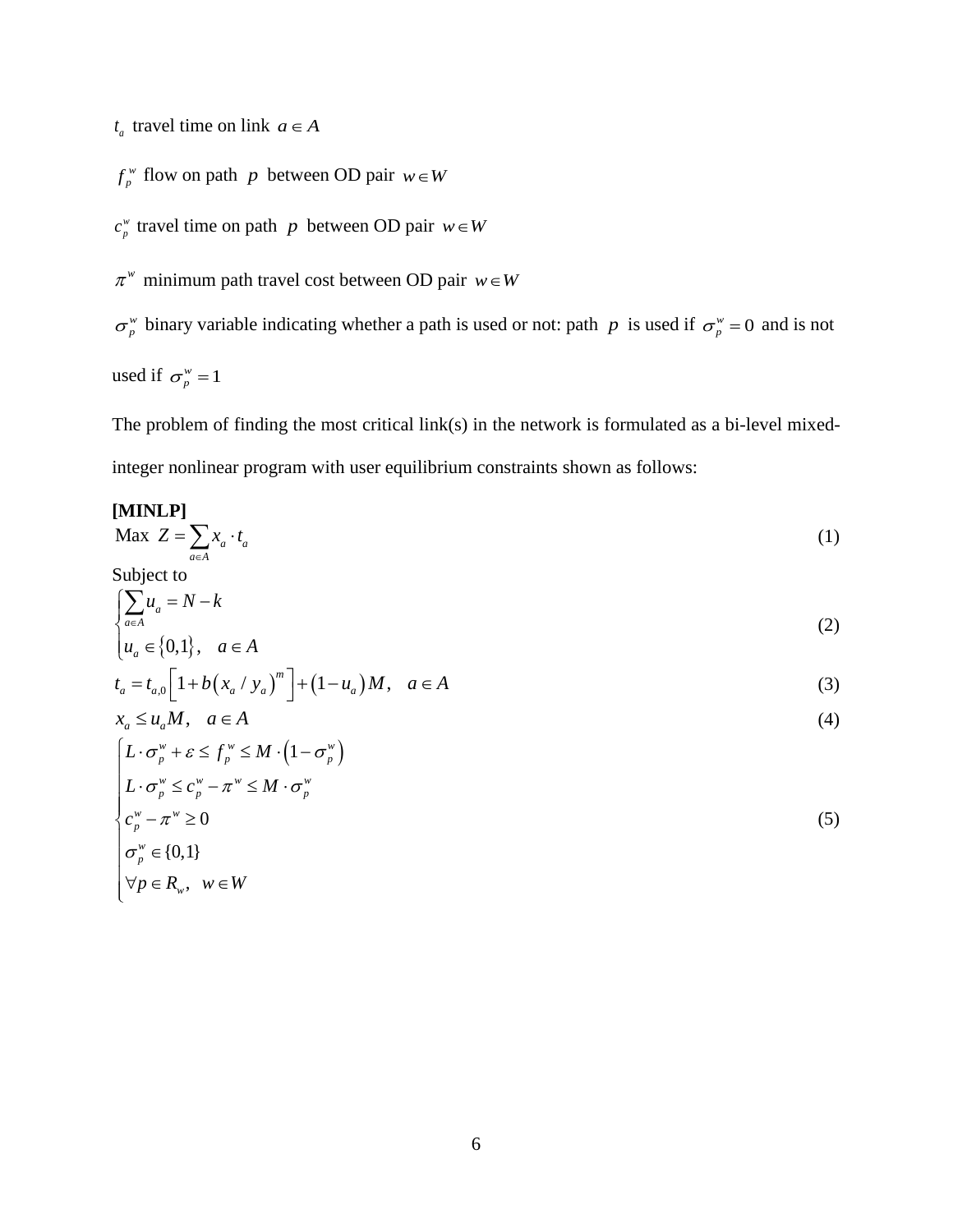$$
\begin{cases}\n d^w = \sum_{p \in R_w} f_p^w, & w \in W \\
 x_a = \sum_{w \in W} \sum_{p \in R_w} \delta_{ap}^w \cdot f_p^w, & a \in A \\
 c_p^w = \sum_{a \in A} \delta_{ap}^w \cdot t_a, & p \in R_w, & w \in W \\
 x_a \ge 0, & a \in A \\
 f_p^w \ge 0, & \forall p \in R_w, & w \in W\n\end{cases}
$$
\n(6)

The optimization problem above seeks the critical link(s) whose disruption(s) would maximize the increase in total travel cost of the network,  $Y = \sum x_a t_a - \sum x_a^* \tau_a$  $a \in A$   $a \in A$  $Y = \sum x_a \hat{t}_a - \sum x_a^* \hat{\tau}_a$ at link(s) whose disruption(s) would maximize<br>=  $\sum_{a \in A} x_a t_a - \sum_{a \in A} x_a^* \tau_a$ . (As was proposed in Scott

et al. (2006), the difference between the total network travel time costs before and after the link disruptions is the network robustness index.) In the expression of Y,  $x_a^*$  $x_a^*$  represents the equilibrium traffic flow and  $\tau_a$  is the link travel time respectively for each link a in the network when no link disruptions occur. As the values of  $\sum_{x} x_a^*$ *a a*  $a \in A$  $x_a^* \mathrel{\cdot} \tau$  $\sum_{a \in A} x_a^* \tau_a$  for all links are fixed as base condition and do not change after the link disruptions, it can be ignored in the objective function of the maximization formulation. Consequently, the objective max  $Y = \sum x_a t_a - \sum x_a^* \tau_a$  $\overrightarrow{a}$  *a*  $\overrightarrow{a}$  *a*  $\in$ *A Y* =  $\sum x_a t_a - \sum x_a^* \tau_a$ the objective function of the<br>=  $\sum_{a \in A} x_a t_a - \sum_{a \in A} x_a^* \tau_a$  can be

reduced to max  $Z = \sum x_a t_a$  $Z = \sum_{a \in A} x_a t$  $\max Z = \sum_{n} x_a t_a$  as (1).

Constraint (2) states that  $k$  links are simultaneously disrupted at a certain time, wherein  $k$  is a given fixed integer and the binary decision variable  $u_a$  is used to indicate whether a specific link is disrupted. For example, supposing the situation of finding a combination set of three links, one only needs to set *k* equal to three. It should be noted that one can also adjust constraint (2) to model the special situation if only one link fails by only letting  $k = 1$ . Since setting k does not affect model property, the proposed solution algorithm is still applicable to solve the model. Link travel time function is given in constraint (3), which is the only nonlinear constraint in the model. The first term of the link travel time function follows the form of traditional Bureau of Public Roads (BPR) function, while the second term ensures that link travel time is a very large value if the link is disrupted, which will make this link unlikely be chosen in travellers' routing process. Constraint (4) relates link flow with the binary decision variable and entails that there is no flow on a disrupted or failed link. Then, Wardrop's principle is applied to describe travellers' routing choice behaviour and the resultant user equilibrium traffic assignment is depicted via the linear set of constraints (5). In (5), the binary variable  $\sigma_p^w$  is introduced to ensure that, if a path is used, the travel time must be equal to other used path and smaller than the unused one. The details of the verification of the equivalence between this constraint and user equilibrium conditions can be referred to Wang and Lo (2010). The flow conservation constraints in the network and nonnegative constraints are stated in constraints (6). Here, for simplicity and illustration purpose, it is assumed that the demand does not change after a disruption of link(s). However, if considering the impact of social media, the travel demand should be reduced because some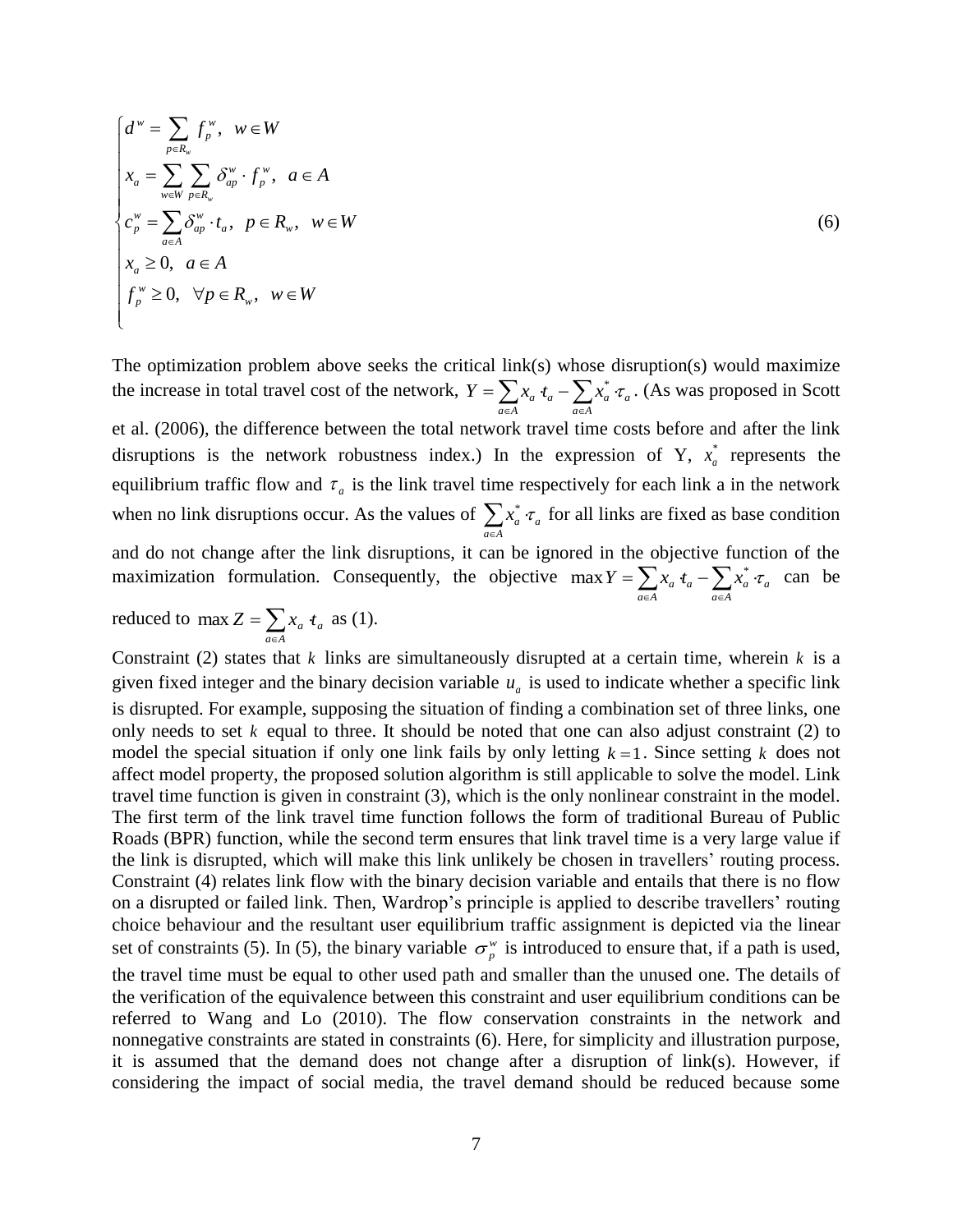travellers will change their minds and make different decisions on trip-making. In this case, if we assume the demand can be determined through a pre-processing module as was done in Chen et al. (2012), the developed model formulation and solution method would be still applicable.

The BPR function calculates link travel time under a certain flow for each link and impacts the route choice of network users, while network users' route choice in turn impacts the traffic flow on a specific link. Following the Wardrop's first principle, a new equilibrium condition is reached after a certain link or a combination of link failures when no user can reduce one's own travel time by changing route unilaterally. (Here, for simplicity, no other routing behaviours like bounded rationality (e.g., Wu et al. 2013) is considered.) Thus, the total network travel time in this situation can be obtained. The presented model is indeed to find the link/combination of links, whose failure will result in the largest network travel time.

One can notice that the objective of this formulation is to maximize the total travel time of the transportation network, which is rather different from the traditional transportation network design problem formulation, wherein the total system travel time is to be minimized. Therefore, many existing solution algorithms in the literature for solving transportation network design problems, taking advantage of the minimization of convex objective function (i.e., the convex BPR travel time function), will not be applicable. To solve for a global optimal solution of this formulated model, we present a solution approach that linearizes the model into a mixed-integer linear program (MILP), whose global optimization solution can be obtained with standard solution algorithms for MILPs such as the branch and bound method.

# *2.2 Linearization scheme*

The optimization model formulation in Section 2.1 is a nonlinear program which is inherently non-convex. Following Wang and Lo (2010), we adopt a linearization for seeking a global optimal solution.

In the constraint sets of the model formulation, the only nonlinear terms are contained in (3), i.e., the link travel time function. It will be transformed into an equivalent set of linear constraints, and thus the model constraints will become completely in linear form.

An efficient linearization technique is applied here following the Log model introduced in Vielma et al. (2010) to ensure the convex combination is always between at most two adjacent breakpoints.

Letting 
$$
l_a = (x_a / y_a)^m
$$
, the link travel time function (3) can be expressed as:  
\n $t_a = t_{a,0} (1 + bl_a) + (1 - u_a) M, \quad a \in A$  (7)

which is linear with respect to  $l_a$  and  $u_a$ . It should be noted that in  $l_a = (x_a / y_a)^m$  $l_a = (x_a / y_a)^m$ ,  $x_a$  is the only decision variable while the link capacity  $y_a$  is fixed and given. Therefore, following the Log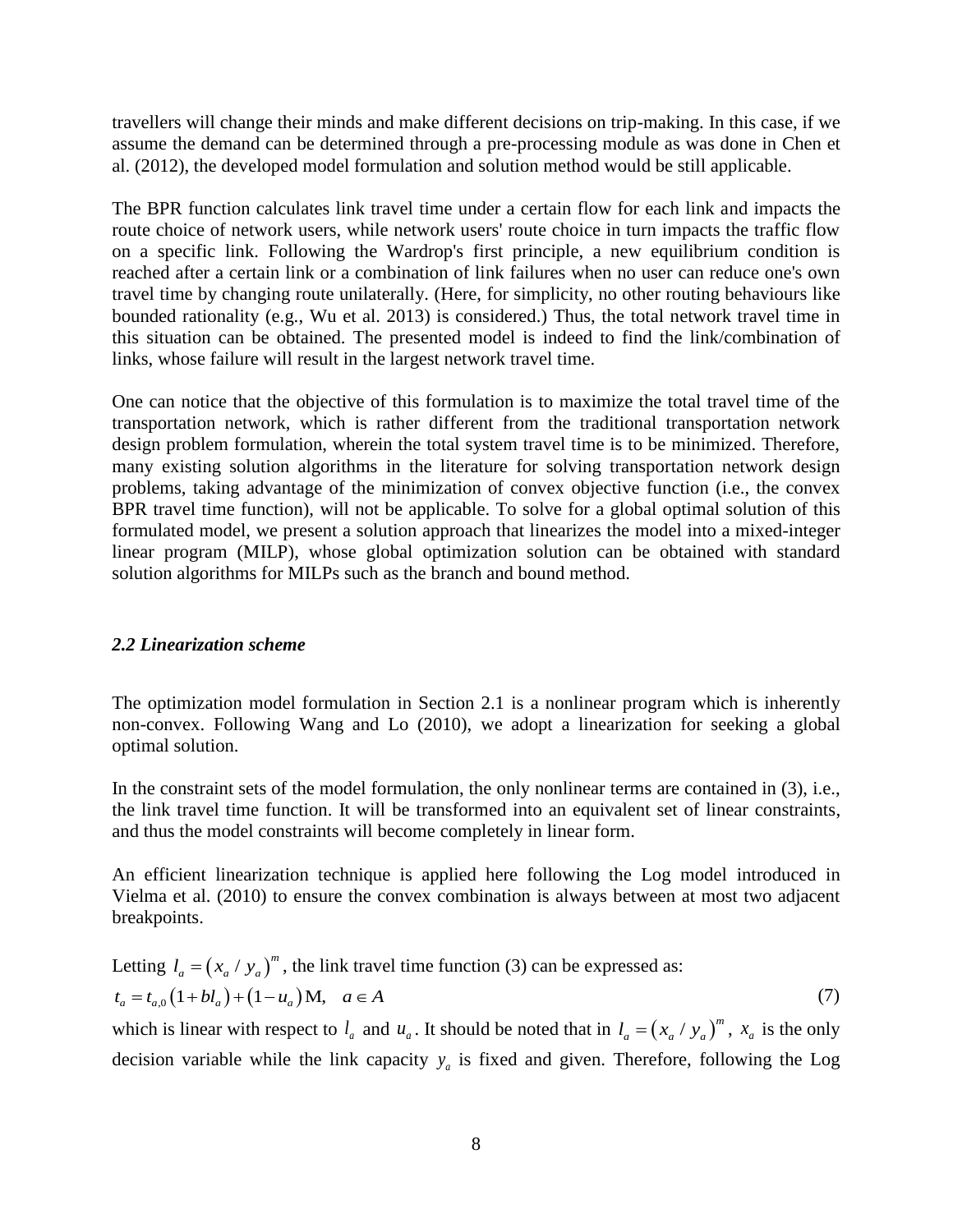model (Vielma et al., 2010), we have (8)-(10) to approximate the single-variable nonlinear term *a l* :

$$
\sum_{v \in V(P)}^u \alpha_a^v \cdot x_a^v = x_a
$$
\n
$$
\sum_{v \in V(P)} \alpha_a^v \cdot \left(x_a^v / y_a\right)^4 = \tilde{l}_a
$$
\n(8)

$$
\alpha_a^{\nu} \ge 0 \quad \forall \nu \in V(P) \sum_{\nu \in V(P)} \alpha_a^{\nu} = 1
$$
\n(9)

$$
\sum_{v \in R_k} \alpha_a^v \leq \lambda_a^k
$$
\n
$$
\sum_{v \in R_k} \alpha_a^v \leq 1 - \lambda_a^k
$$
\n
$$
\lambda_a^k \in \{0, 1\} \quad \forall k \in K_a
$$
\n(10)

where  $\tilde{l}_a$  is the linear approximation of  $l_a$ .  $x_a^{\nu}$  $x_a^v$  is the (*v*+1)<sup>th</sup> breakpoint in the feasible region of  $x_a$ , in which  $x_a^0$  $x_a^0$  is the first break point with the minimum value of  $x_a$  in the region.  $\alpha_a^v$  is the convex combination factor of the associated breakpoint  $x_a^{\nu}$  $x_a^v$ . *P* is the set of partitioned intervals and  $V(P)$  is the set of breakpoints.  $L_k$  and  $R_k$  are two types of breakpoint sets based on the concept of Gray codes.  $\lambda_a^k$  is a binary variable.  $K_a$  is the index set of binary variables for link  $a \in A$ .

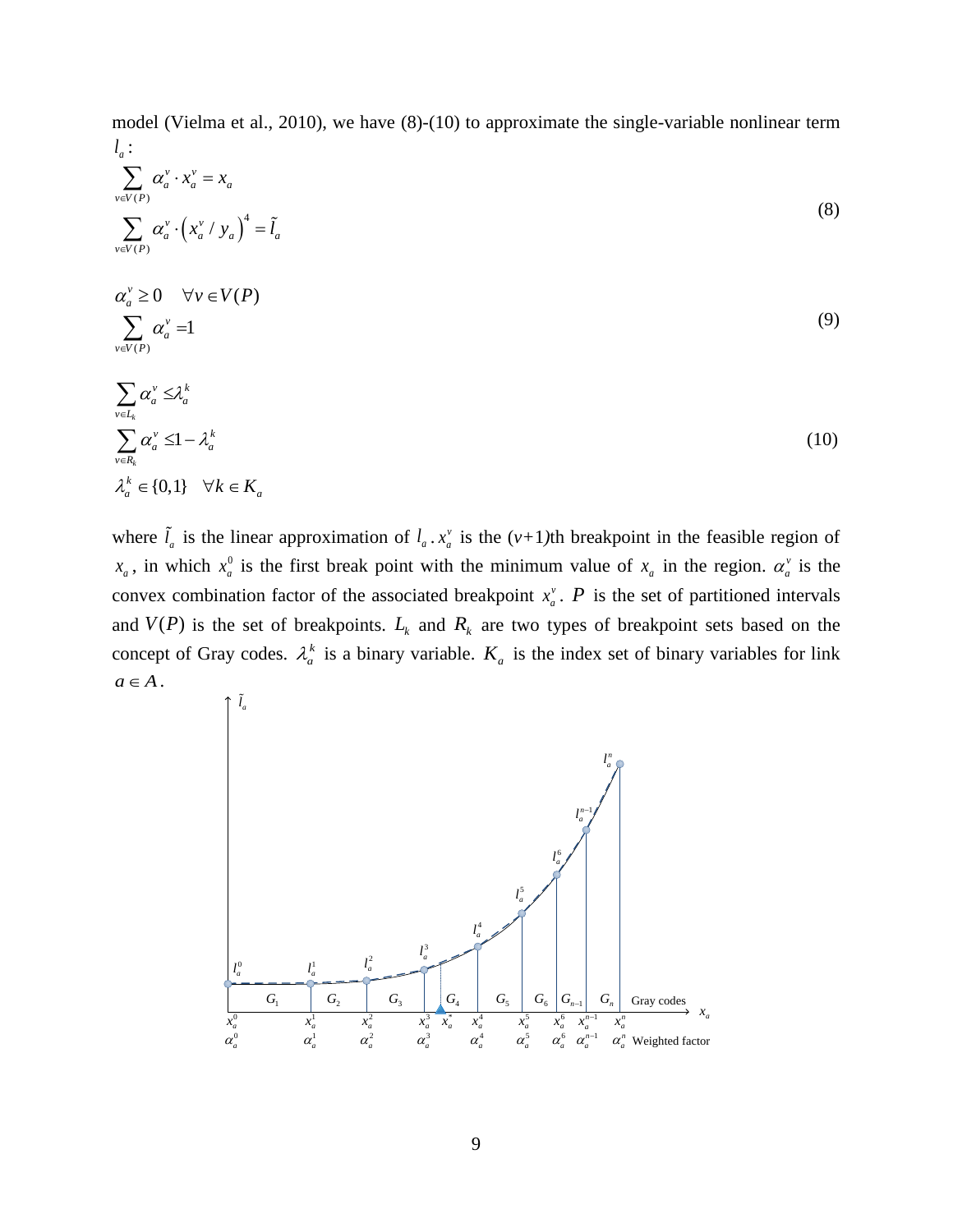#### Fig. 1. Piecewise-linear approximation of  $(x_a / y_a)^m$  $x_a / y_a$ <sup>m</sup>.

As is shown in Fig. 1, the feasible region of link flow  $x_a$  is partitioned into a number of intervals, and the original nonlinear function is approximated by a linear interpolation, that is, a piecewise-linear function. It is clear that the piecewise-linear function is much closer to the original function with a higher number of intervals. However, the linearization scheme greatly affects the performance of solution process, especially when the number of intervals is large. In the literature, many model formulations are proposed for developing piecewise-linear functions, for example the model employed in Wang and Lo (2010) and Luathep et al. (2011a). Nevertheless, the number of binary variables needed in the linearization is equal to the number of linearization intervals. When more intervals are applied to improve the solution accuracy, more binary variables need to be introduced in the formulation, which reduces the solution efficiency significantly. Here, in this study, we employ the Log model as our linearization scheme to achieve higher computational efficiency because only a logarithmic number of binary variables and constraints are required. The mechanism is explained below.

Specifically, linear constraints (8)-(10) are used to describe the piecewise-linear approximation. Constraints (8) state that  $x_a$  is a convex combination of the breakpoints and  $\tilde{l}_a$  is the value of the piecewise-linear function evaluated at  $x_a$ . Constraints (9) ensure that all weighted factors are non-negative and the sum of them is equal to one. A number of binary variables  $\lambda_a^k$  is employed in constraints (10) to guarantee that at most a pair of  $\alpha_a^{\nu}$ , which are associated to two adjacent breakpoints, is strictly positive, making the interval between the two breakpoints active in determining the linear approximation. In other words, constraints (10)ensure that the convex combination is always between two adjacent breakpoints.



**Fig. 2.** Example of Gray codes and definition of sets  $L_k$  and  $R_k$ .

It should be noted that the number of binary variables required for the partition scheme with *n* breakpoints (including two end points) is only  $k_{\text{max}} = \lceil \log_2(n-1) \rceil$ . Next, for one link  $a \in A$ ,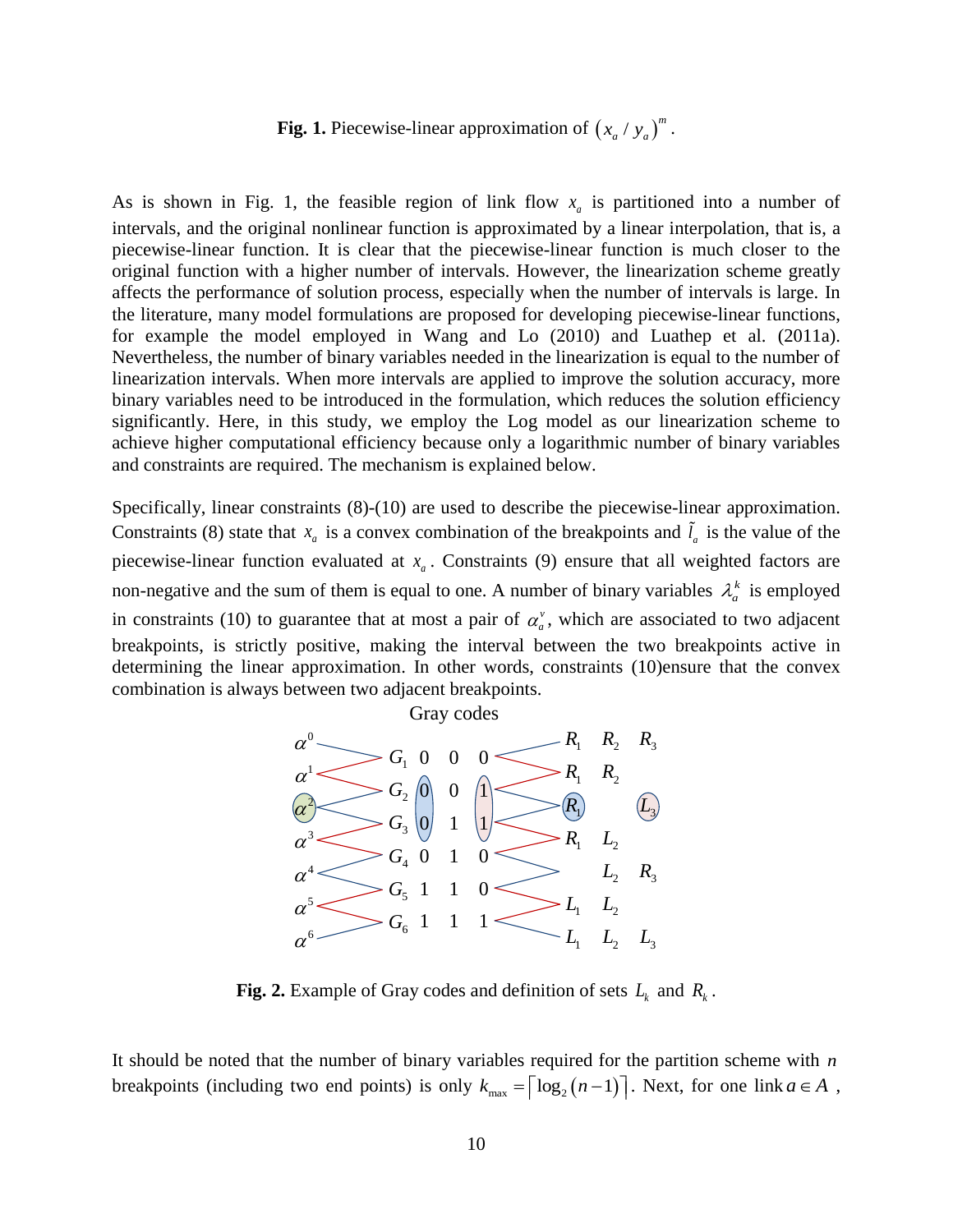we demonstrate how constraints (10) work as a linear approximation by an illustrative example, as shown in Fig. 2. Since all variables in this small example are specifically for link *a* , thus for simplification purpose, the subscripts  $a$  are omitted. A series of Gray codes are utilized to describe how the intervals between adjacent breakpoints are activated. Gray code, also known as the reflective binary code, is a binary numeral system with two adjacent numbers differing by only one bit. In this example, seven breakpoints are used and therefore the length of each of the Gray codes is  $\lceil \log_2(6) \rceil = 3$ . A Gray code is pre-specified for each interval as shown in Fig. 2, ensuring that two adjacent codes differ by only one bit. For example, the second and third codes differ only in the second bit and have the same values in the other bits. Indeed, two consecutive Gray codes can be used to represent one factor  $\alpha^k$ , as is schematically shown in Fig. 2. In this example, two consecutive codes with both the first bit equal to zero and the third bit equal to one are used to define  $\alpha^2$ . Since each Gray code is unique and the sequence is pre-determined, the factor can be determined if the same bits and values of two consecutive codes are specified and vice versa.

The variable *v* is included in the set  $L_k$  if the values on the kth bit of two consecutive codes (*v* and  $v+1$ ) are both equal to one, and included in the set  $R_k$  if both are equal to zero. It is noted that the first and last weighted factors are only related to one Gray code. In this case, the sets *Lk* and  $R_k$  in constraints (10) are determined. The mathematical form of  $L_k$  and  $R_k$  can be given by that the first and last weighted factors are only related to one Gray code. In this cas<br>and  $R_k$  in constraints (10) are determined. The mathematical form of  $L_k$  and  $R_k$  can<br> $L_k = \{v \in V | (G_v^k = 1 \text{ and } G_{v+1}^k = 1) \cup (v = 0 \text$ and  $L_k = \Big\{ v \in V \mid (G_v^k = 1 \text{ and } G_{v+1}^k = 1) \cup (v = 0 \text{ and } G_1^k = 1) \cup (v = n \text{ and } G_n^k = 1) \Big\}$ <br>and<br> $R_k = \Big\{ v \in V \mid (G_v^k = 0 \text{ and } G_{v+1}^k = 0) \cup (v = 0 \text{ and } G_1^k = 0) \cup (v = n \text{ and } G_n^k = 0) \Big\},$ 

$$
R_{k} = \left\{ v \in V \mid \left( G_{v}^{k} = 0 \text{ and } G_{v+1}^{k} = 0 \right) \cup \left( v = 0 \text{ and } G_{1}^{k} = 0 \right) \cup \left( v = n \text{ and } G_{n}^{k} = 0 \right) \right\},\
$$

where  $G_v^k$  represents the kth bit of the vth Gray code. For any given value of  $\lambda^k$ , constraints (10) will enforce that only one interval between two adjacent breakpoints is active, i.e., the associated  $\alpha^k$  and  $\alpha^{k+1}$  are positive and all the other  $\alpha^i, i \neq k, k+1$  are zero. One can verify an arbitrarily selected case, for example, when  $\lambda^1 = \lambda^2 = 0$ ;  $\lambda^3 = 1$ . Based on the combination of  $L_k$ and  $R_k$  as shown in Fig. 2, we have

$$
\begin{cases}\n\alpha^0 + \alpha^1 + \alpha^2 + \alpha^3 \le 1 - \lambda^1 = 1 \\
\alpha^5 + \alpha^6 \le \lambda^1 = 0 \\
\alpha^0 + \alpha^1 \le 1 - \lambda^2 = 1 \\
\alpha^3 + \alpha^4 + \alpha^5 + \alpha^6 \le \lambda^2 = 0 \\
\alpha^0 + \alpha^4 \le 1 - \lambda^3 = 0 \\
\alpha^2 + \alpha^6 \le \lambda^3 = 1\n\end{cases}
$$
\n(11)

From (11), we have  $\alpha^0 = \alpha^3 = \alpha^4 = \alpha^5 = \alpha^6 = 0$  and  $\alpha^2$  and  $\alpha^3$  are positive, which means the interval between breakpoints 2 and 3 is active for this given value of  $\lambda^k$ . Similarly, one can verify other specific cases as well.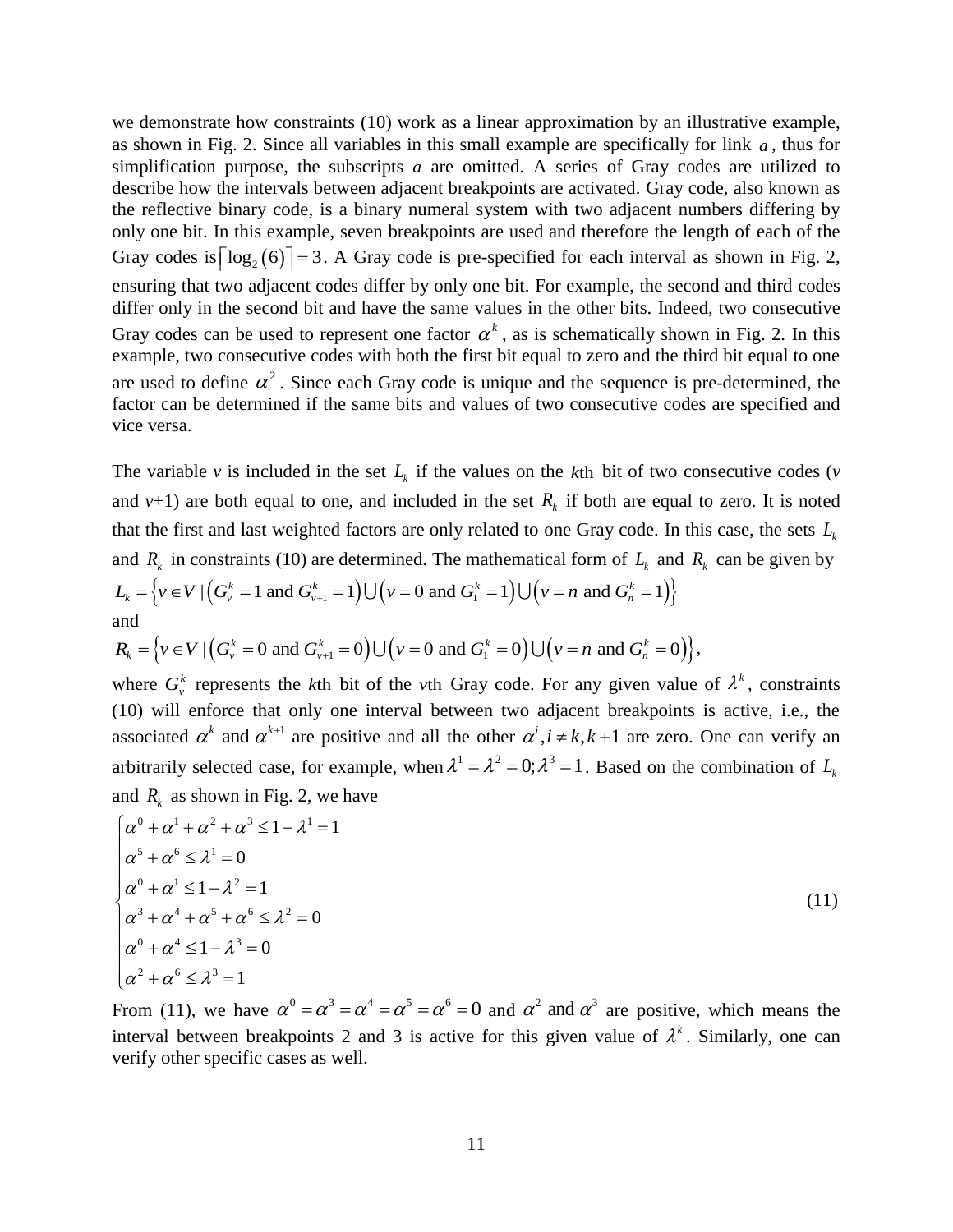By doing so, only  $\lceil log_2(n-1) \rceil$  number of binary variables is needed in this linearized model formulation if a partition scheme with *n* number of breakpoints is used. Thus, comparing with other linearization model formulation that usually needs  $n-1$  number of binary variables, this method involves much fewer binary variables and number of constraints.

For the objective function, the current form of  $\sum x_a \cdot t_a$  $a \in A$  $x_a \cdot t$  $\sum_{a \in A} x_a \cdot t_a$  is nonlinear. However, we can rewrite the total system travel cost to this equivalent form,  $\sum d^w \cdot \pi^w$  $w \in W$  $d^w \cdot \pi$  $\sum_{w \in W} d^w \cdot \pi^w$ . Not using link travel time, we use the minimum OD travel time to calculate the total system travel time cost. According to Wardrop's first principle, all used paths for the same OD pair take on this minimum OD travel time,  $\pi^w$ . Thus, the product between  $\pi^w$  and the OD demand  $d^w$  describes exactly the total system travel time. Noting the fact that the OD demand  $d^w$  is fixed and is a given constant, the total system travel cost function  $\sum d^w \cdot \pi^w$  $w \in W$  $d^w\cdot\pi$  $\sum_{w \in W} d^w \cdot \pi^w$  is now linear in form.

In summary, the final linearized model formulation can be expressed as follows: **[MILP]**

$$
\text{Max } F = \sum_{w \in W} d^w \cdot \pi^w \tag{12}
$$

Subject to

$$
\begin{cases} \sum_{a \in A} u_a = N - k \\ u_a \in \{0, 1\}, \quad a \in A \end{cases}
$$
\n
$$
t_a = t_{a,0} \left(1 + b\tilde{l}_a\right) + \left(1 - u_a\right)M, \quad a \in A
$$
\n
$$
(14)
$$

$$
t_a = t_{a,0} \left( 1 + bl_a \right) + \left( 1 - u_a \right) M, \quad a \in A
$$
\n(14)

$$
\begin{cases}\n\sum_{v \in V(P)} \alpha_a^v \cdot x_a^v = x_a \\
\sum_{v \in V(P)} \alpha_a^v \cdot \left(x_a^v / y_a\right)^m = \tilde{l}_a \\
\alpha_a^v \ge 0 \quad \forall v \in V(P) \\
\sum_{v \in V(P)} \alpha_a^v = 1 \quad , \quad a \in A \\
\sum_{v \in I_x} \alpha_a^v \le \lambda_a^k \\
\sum_{v \in I_x} \alpha_a^v \le 1 - \lambda_a^k \\
\lambda_a^k \in \{0, 1\} \quad \forall k \in K\n\end{cases}
$$
\n(15)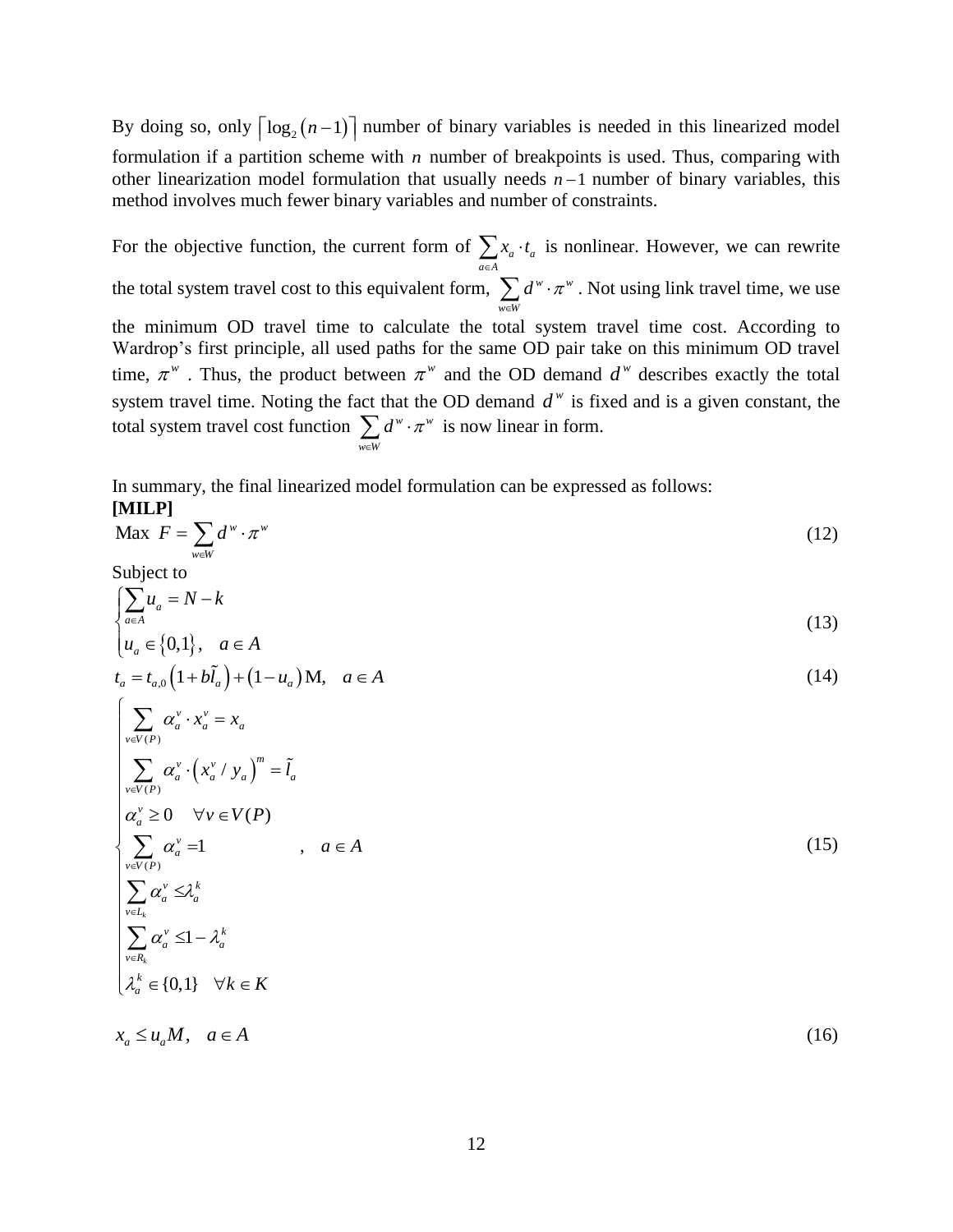$$
\begin{cases}\nL \cdot \sigma_p^w + \varepsilon \le f_p^w \le M \cdot (1 - \sigma_p^w) \\
L \cdot \sigma_p^w \le c_p^w - \pi^w \le M \cdot \sigma_p^w \\
c_p^w - \pi^w \ge 0 \\
\sigma_p^w \in \{0,1\} \\
\forall p \in R_w, \quad w \in W \\
d^w = \sum_{p \in R_w} f_p^w, \quad w \in W \\
x_a = \sum_{w \in W} \sum_{p \in R_w} \delta_{qp}^w \cdot f_p^w, \quad a \in A \\
c_p^w = \sum_{a \in A} \delta_{ap}^w \cdot t_a, \quad p \in R_w, \quad w \in W \\
x_a \ge 0, \quad a \in A \\
f_p^w \ge 0, \quad \forall p \in R_w, \quad w \in W\n\end{cases} \tag{18}
$$

By the application of linearization, the original model, which is a mixed-integer nonlinear programming, is now transformed into an MILP. The original model, if solved by a traditional solution algorithm, can only obtain a local optimal solution; whereas the transformed MILP can now be solved by standard solvers for global optimal solutions, which is also the reason of applying linearization.

## *2.3 Range-reduction technique*

To further improve the computational efficiency, an optimization-based range reduction technique is applied to reduce the solution space, i.e., the feasible link flow variable  $x_a$ . The partition scheme used in the solution method affects the solution accuracy and solution computational time significantly: more refined partition scheme with more breakpoints will make the linear approximation more accurate, while at cost of introducing more binary variables and thus more calculation time. It is ideal that the variable feasible region is reduced, meanwhile ensuring the optimal solution is not ruled out, so that using the same number of partition breakpoints can achieve higher solution accuracy. Besides, the fact that Range-reduction technique is able to significantly improve the solution efficiency has been tested and proved in many previous studies in the literature. Readers who are interested in this technique can refer to Lin and Tsai (2012, 2013).

For a link flow variable  $x_a$ , the improved new bounds  $\bar{x}_a^{new}$  $\bar{x}_a^{new}$  and  $\bar{x}_a^{new}$  $\frac{x}{a}$ <sup>new</sup> can be obtained through the following mixed integer linear programming model:

 $\overline{x}_a^{new}$  = maximize  $x_a$ Subject to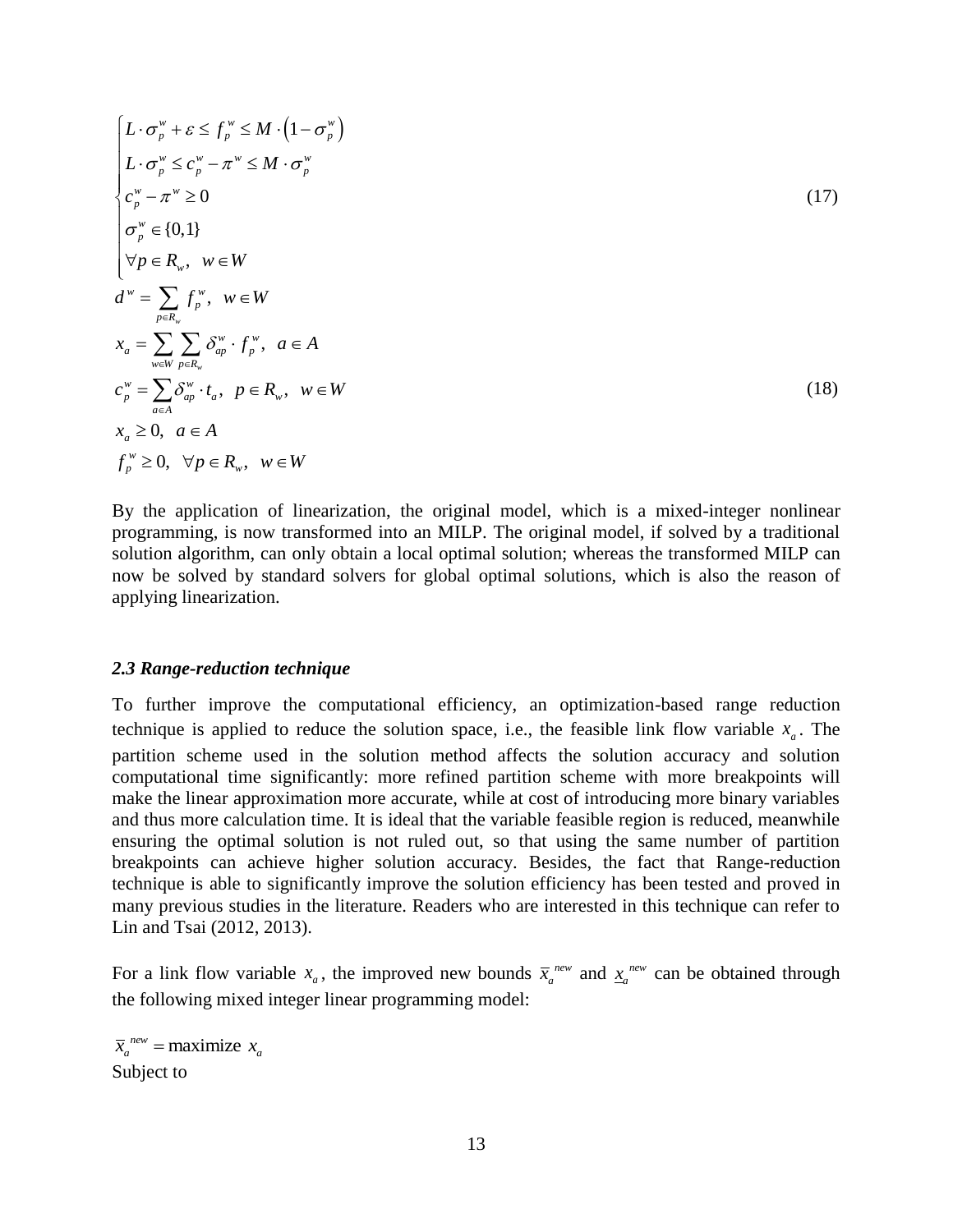$\overline{\overline{w}}$  $F = \sum d^w \cdot \pi^w \geq \underline{F}$  $=\sum_{w\in W}d^w\cdot \pi^w\geq \underline{F}$ and all the constraints in MILP: (13) - (18)

 $\underline{x}_a^{new}$  = minimize  $x_a$ Subject to  $w = w$  $\overline{\overline{w}}$  $F = \sum d^w \cdot \pi^w \geq \underline{F}$  $=\sum_{w\in W}d^w\cdot \pi^w\geq \underline{F}$ and all the constraints in MILP: (13) - (18)

We further add the following two remarks:

"  $\pi$ "  $z \to E$ <br>
constraints in MILP: (13) - (18)<br>
nimize  $x_a$ <br>
"  $\pi$ "  $\geq$   $E$ <br>
constraints in MILP: (13) - (18)<br>
r add the following two remarks:<br>
1: The key to apply the range reduction<br>
this lower bound. One way is t **Remark 1**: The key to apply the range reduction technique is to find a reasonable lower bound  $F$  to the solution of the original maximization problem. Many different measures can be devised to obtain this lower bound. One way is to construct a linear outer-approximation to each of the nonlinear travel time functions, so that the nonlinear constraints are relaxed and cast into a linear form. By solving the relaxed linear program, a lower bound of the solution of the original maximization problem is achieved. One may also simply solve the traffic assignment of the original network assuming no link failure, whose resultant total travel time could be regarded as a lower bound to the maximum solution of this model formulation, which indeed describes the worst-case scenario if any road link is disrupted in the network.

**Remark 2**: This model formulation is designed to find out the most critical combination of vulnerable links in the network. However, it can also be easily extended to find i) the most critical link in the network when only single link failure occurs, and ii) the most vulnerable set of links as well as their ranking in terms of vulnerability. To do so, we can just assume  $k = 1$  in the model formulation. The model solution will provide the information of the most critical link in the network if only single link is disrupted. For the second case, the already calculated most critical link(s) should be ruled out from the set of possible failed links and constraint (13) should be adjusted accordingly. The mathematical property of the modified MILP model remains unchanged and thus can be solved by the proposed solution method.

# **3. Numerical examples**

In this section, the performance of the proposed model and the linearization solution method is tested on two networks: one is the 16-link network used in Suwansirikul et al. (1987) as a medium-size test network and the other is the well-known Sioux Falls network as a large-scale network for finding a global optimal solution to the MILP model. A personal computer with an Intel(R) Core(TM) i7 860 @ 2.80GHz CPU, an 8GB RAM and Windows 7 Enterprise operating system (64-bit) is used for solving the numerical test. The model was coded with a free MATLAB toolbox YALMIP-R20131220 (Löfberg, 2004), calling an external commercial optimization solver CPLEX optimization studio 12.3 (IBM ILOG, 2009) to solve the MILP model.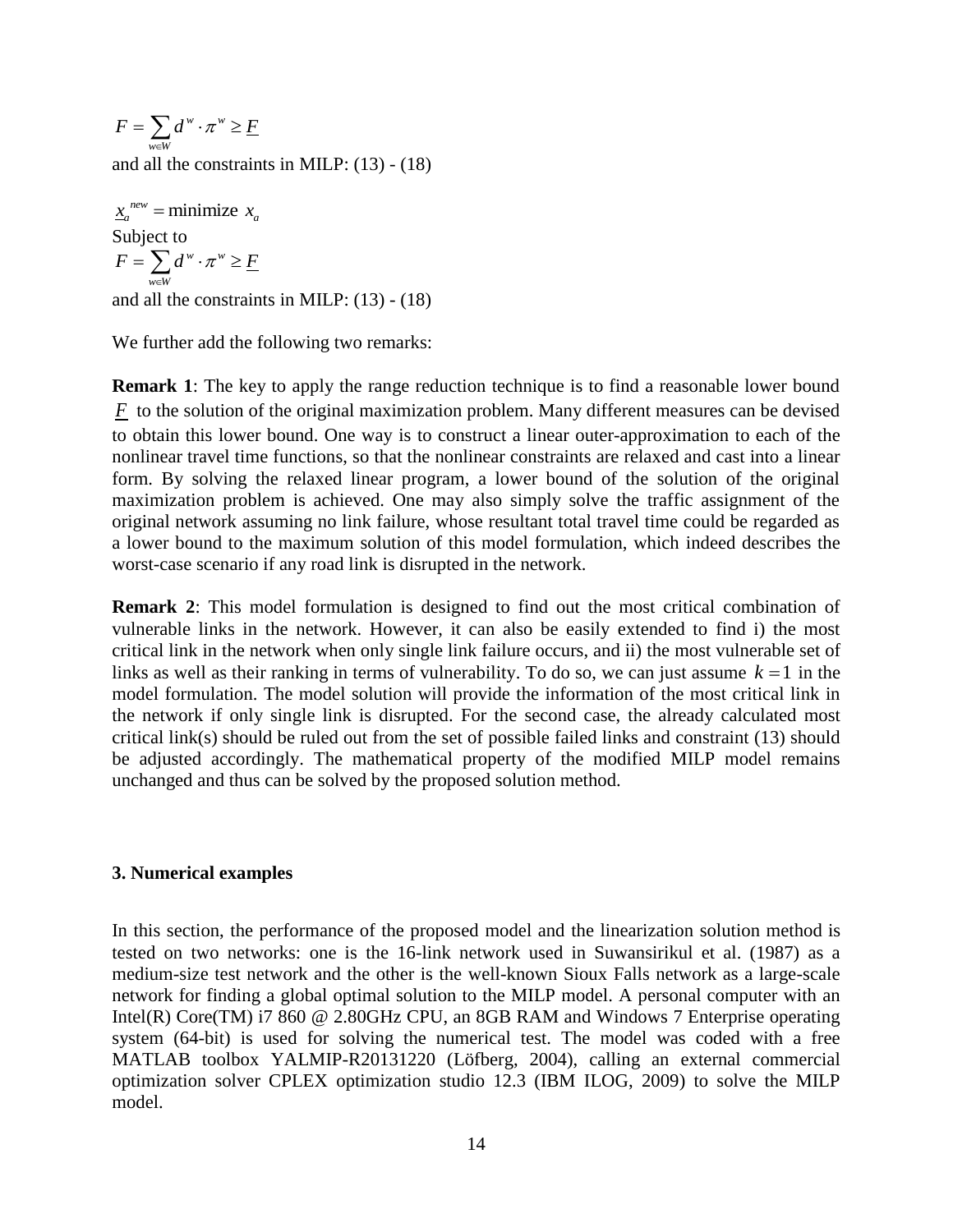

Fig. 3. The 16-link test network

# *3.1 Case 1: the 16-link test network*

#### *3.1.1 Effect of demand under single link failure*

The 16-link network as shown in Fig. 3 has 6 nodes. Two OD pairs (1,6) and (6,1) are used for all the tests. To consider the effect of travel demand, this problem is solved under three levels of demand, a low level, a medium level and a high level demand, as listed in Table 1. All the other input data for this test network is as the same as those in Suwansirikul et al. (1987). Each link flow variable is partitioned by 16 intervals.

| <b>Table 1</b> Three different levels of demand. |                  |                     |                   |  |  |  |  |
|--------------------------------------------------|------------------|---------------------|-------------------|--|--|--|--|
| OD pair                                          | Low level demand | Medium level demand | High level demand |  |  |  |  |
| (1,6)                                            |                  |                     |                   |  |  |  |  |
| (6,1)                                            |                  |                     |                   |  |  |  |  |

Table 2 shows the five most vulnerable links under the three cases. The most critical link in all these cases is link 16. Once it is disrupted, the whole network travel time cost will greatly increase by 172 times (=15689.01/91.07), 1486 times (=500161.48/336.57) or 2780 (=16001205.19/5756.59) times of the original travel time cost under the three demand levels, respectively. Hence, transportation network planners or managers should take more measures to reinforce this critical link to enhance the network robustness. Though demand level and total system travel cost are quite different, the five most vulnerable links and their orders are exactly the same. However, this result may be specific to the network layout and problem setting of this example and it cannot be concluded that the demand level does not affect the most vulnerable links. In practice, the identification of vulnerable links should be made based on the proposed model and the specific network layout and travel demand characteristics.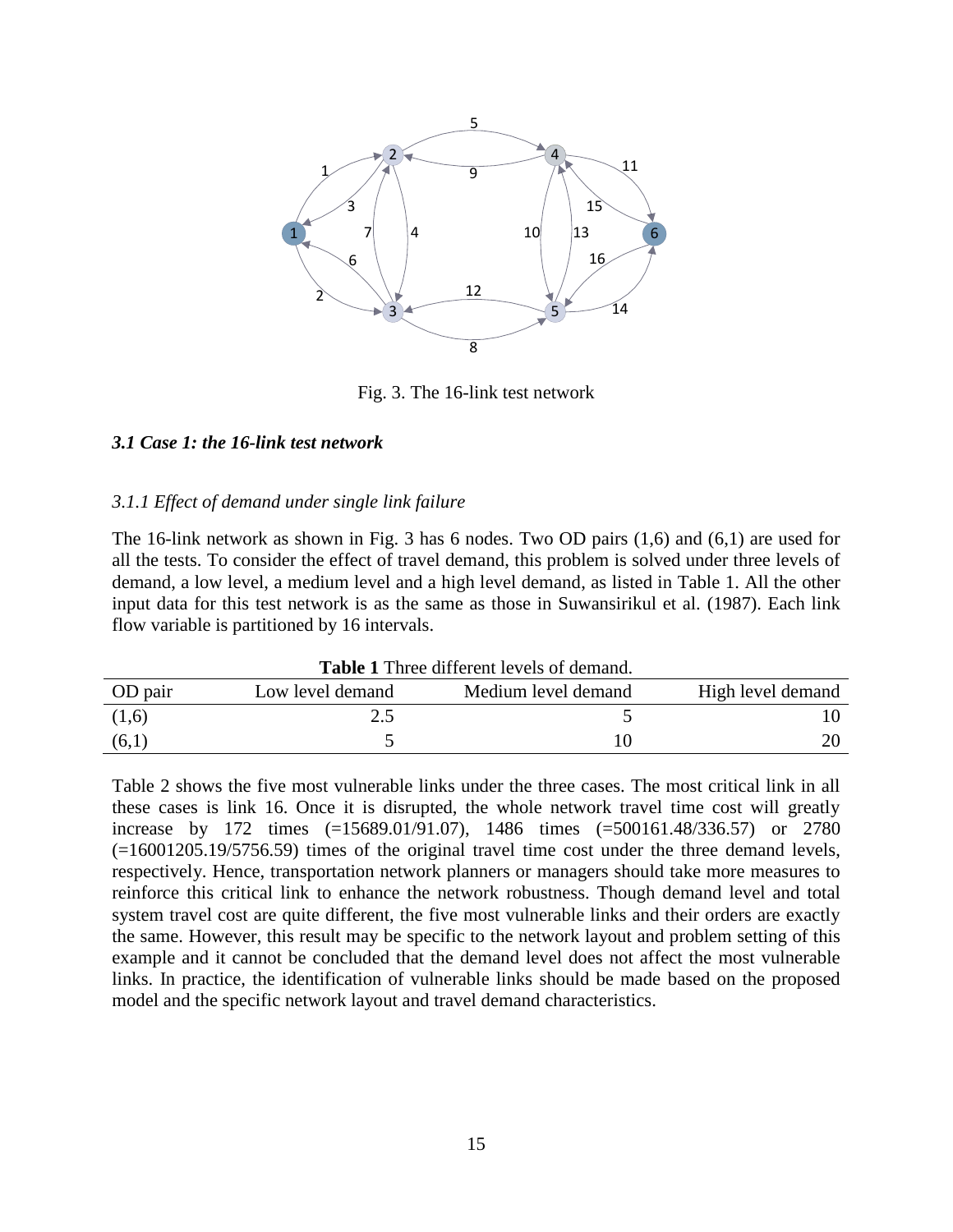| Vulnerability order |          | Low level demand |          | Medium level demand |          | High level demand |
|---------------------|----------|------------------|----------|---------------------|----------|-------------------|
| (ranking)           | Link No. | Total cost       | Link No. | Total cost          | Link No. | Total cost        |
|                     | 16       | 15689.01         | 16       | 500161.48           | 16       | 16001205.19       |
|                     | 3        | 3994.54          |          | 125436.02           |          | 4009047.40        |
|                     |          | 712.22           |          | 20402.86            | 9        | 648218.43         |
| $\overline{4}$      | 13       | 216.47           | 13       | 4763.19             | 13       | 148085.41         |
|                     |          | 177.30           | 8        | 2442.00             | 8        | 71818.40          |

**Table 2** The five most vulnerable links in the 16-link network.

#### *3.1.2 Effects of the power of link performance functions*

**Table 3** Sensitivity of parameter *m* in the link travel time function

| Power | Vulnerability order | 1              | $\overline{2}$ | 3              | $\overline{4}$ | 5            |
|-------|---------------------|----------------|----------------|----------------|----------------|--------------|
| $m=1$ | Link No.            | 3              | 9              | 8              | 16             | 13           |
|       | Total cost          | 5.1086E+03     | $3.2895E+03$   | $2.8643E+03$   | 2.6428E+03     | 1.7515E+03   |
|       |                     |                |                |                |                |              |
| $m=2$ | Link No.            | 3              | 16             | 9              | 8              | 13           |
|       | Total cost          | $4.1802E + 04$ | $4.0660E + 04$ | $1.6733E + 04$ | 7.3763E+03     | $6.5716E+03$ |
|       |                     |                |                |                |                |              |
| $m=3$ | Link No.            | 16             | 3              | 9              | 13             | 8            |
|       | Total cost          | 8.0083E+05     | $4.0371E + 05$ | $1.0141E + 05$ | 3.0387E+04     | 2.2419E+04   |
|       |                     |                |                |                |                |              |
| $m=4$ | Link No.            | 16             | 3              | 9              | 13             | 8            |
|       |                     |                |                |                |                |              |
|       | Total cost          | $1.6001E+07$   | $4.0090E + 06$ | $6.4822E+05$   | 1.4809E+05     | 7.1818E+04   |
|       |                     |                |                |                |                |              |
| $m=5$ | Link No.            | 16             | 3              | 9              | 13             | 8            |
|       | Total cost          | 3.2000E+08     | $4.0025E + 07$ | 4.2349E+06     | 7.3338E+05     | 2.3479E+05   |
|       |                     |                |                |                |                |              |
| $m=6$ | Link No.            | 16             | 3              | 9              | 13             | 8            |
|       | Total cost          | $6.4000E + 09$ | $4.0008E + 08$ | 2.7957E+07     | $3.6542E + 06$ | 7.7537E+05   |
|       |                     |                |                |                |                |              |

We also test the effects of different values of power m used in the link travel time function. By separately setting *m* to be different integer values, the five most vulnerable links and the corresponding system total cost are calculated. The high demand level is adopted in this test. From the results in Table 3, one can find that, in all the six cases, links 3, 8, 9, 13 and 16 are always the five most vulnerable links; however, the rankings are different with various values of  $m$ . When  $m=1$ , links 3 and 9 are the two most vulnerable links, whereas the second most vulnerable link changes to link 16 when  $m = 2$ . Rankings of the other four cases ( $m = 3, \dots, 6$ ) are the same, but very different from those cases when  $m < 3$ . Thus, one can find that the power *m* , i.e., the travel time function, significantly affects the ranking of vulnerable links in the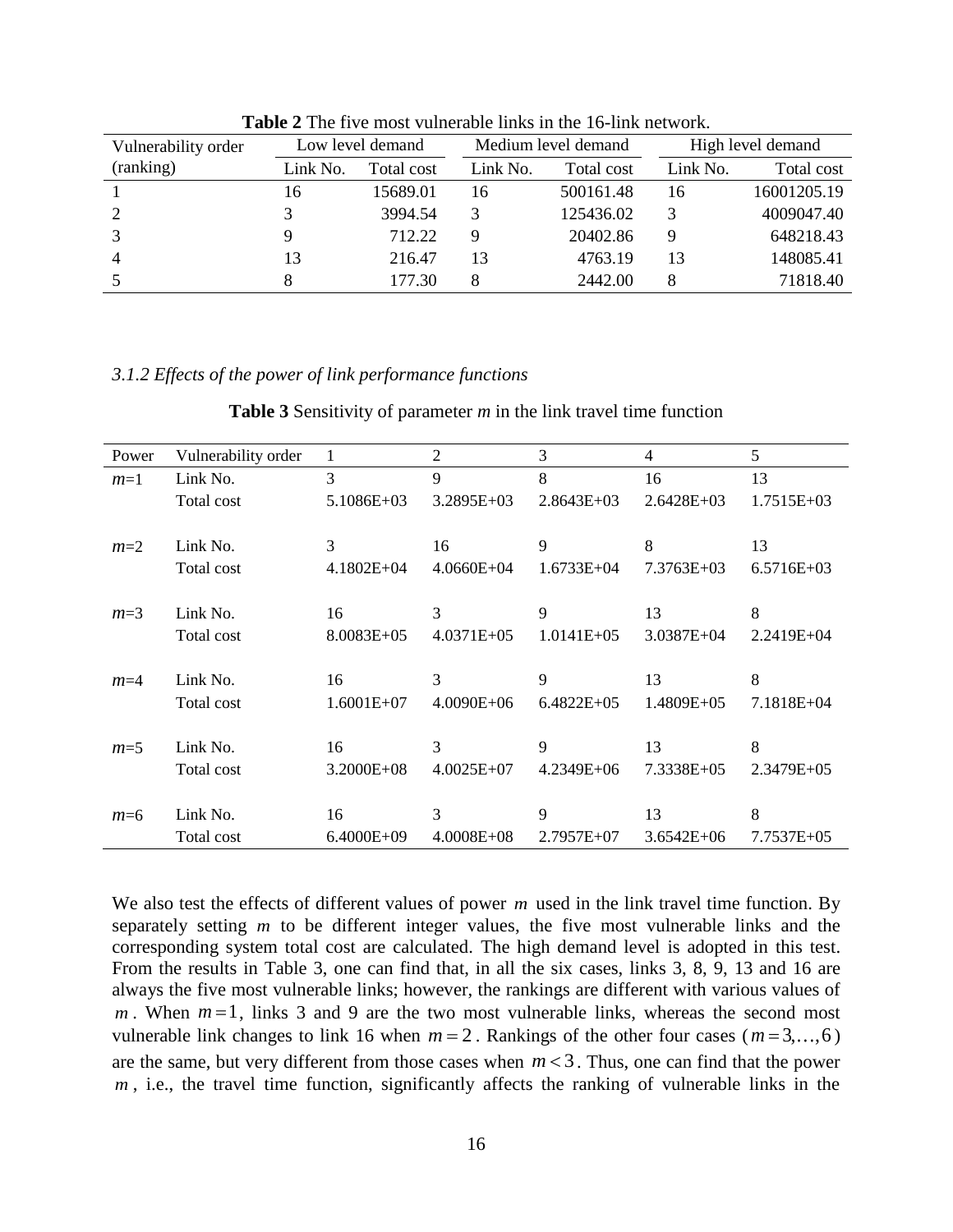network. In practice, accurately calibrated travel time function is required in identifying the most vulnerable links in the network.

# *3.1.3 Effect of demand under simultaneous link failures*

By applying the developed model formulation and solution algorithm, we also test the scenarios wherein two links or three links in the network fail at the same time under different demand levels. In this medium size network, it is possible that two simultaneous link failures may result in certain OD pair disconnection. One can apply many existing methods particularly designed for identification of critical links leading to a disconnected network to figure out what combinations of link failures may incur disconnected OD pairs. As the vulnerability evaluation and analysis for disconnected network are unique and beyond the scope of this study, we exclude these link combinations first. Indeed, we formulate and solve a simple linear programming to find out that there are six link combinations that result in OD pair disconnection, i.e., (1, 2), (3, 6), (5, 8), (9, 12), (11, 14) and (15, 16). Except the above six combinations, the five most vulnerable link combinations are listed in Table 4. One can find that the ranking is affected by the demand level, as the fifth vulnerable link combination changes from (14, 16) with the low level demand to (2, 16) with the medium and high level demand. Besides, we also notice that the most vulnerable two-link combination under the three cases is always (6, 9), which are far apart from each other and do not connect to the same node. More interestingly, link 9 is the third most vulnerable link in Table 2 and link 6 does not include in the five most vulnerable links when only one link failure is considered. However, the combination of these two links is much more critical than the combination of the first two most vulnerable links, i.e., (3, 16), as obtained in Table 2. Computational time for this test is about 12 seconds. This numerical example demonstrates that the results of most vulnerable link combination with multiple-link failure could be way different from the results of most vulnerable single link.

| Vulnerability | Low level demand    |                |                     | Medium level demand | High level demand   |                |
|---------------|---------------------|----------------|---------------------|---------------------|---------------------|----------------|
| order         | Link<br>combination | Total cost     | Link<br>combination | Total cost          | Link<br>combination | Total cost     |
|               | (69)                | $3.1366E + 04$ | (69)                | $1.0011E + 06$      | (69)                | $3.2031E+07$   |
|               | (316)               | $1.9623E + 04$ | (316)               | $6.2553E+05$        | (316)               | $2.0012E+07$   |
|               | (916)               | $1.6455E+04$   | (916)               | $5.2398E+05$        | (916)               | $1.6762E+07$   |
| 4             | (816)               | $1.5774E + 04$ | (816)               | $5.0227E+0.5$       | (816)               | $1.6067E + 07$ |
|               | (1416)              | 1.5729E+04     | (216)               | $5.0062E + 05$      | (216)               | 1.6015E+07     |

**Table 4** The five most vulnerable two-link combinations when *m*=4.

Results of the critical three-link combination in Table 5 also show the similar conclusion that the most critical link combination may not be the first three most vulnerable links obtained in Table 2 and their locations may be far apart from each other. Some links that included in the critical combination do not even appear in Table 2, e.g., links 2, 6, 14, and 15. In this case, the demand level does not greatly impact the ranking of the critical link combinations. Computational time for the critical three-link combinations test is about 40 seconds.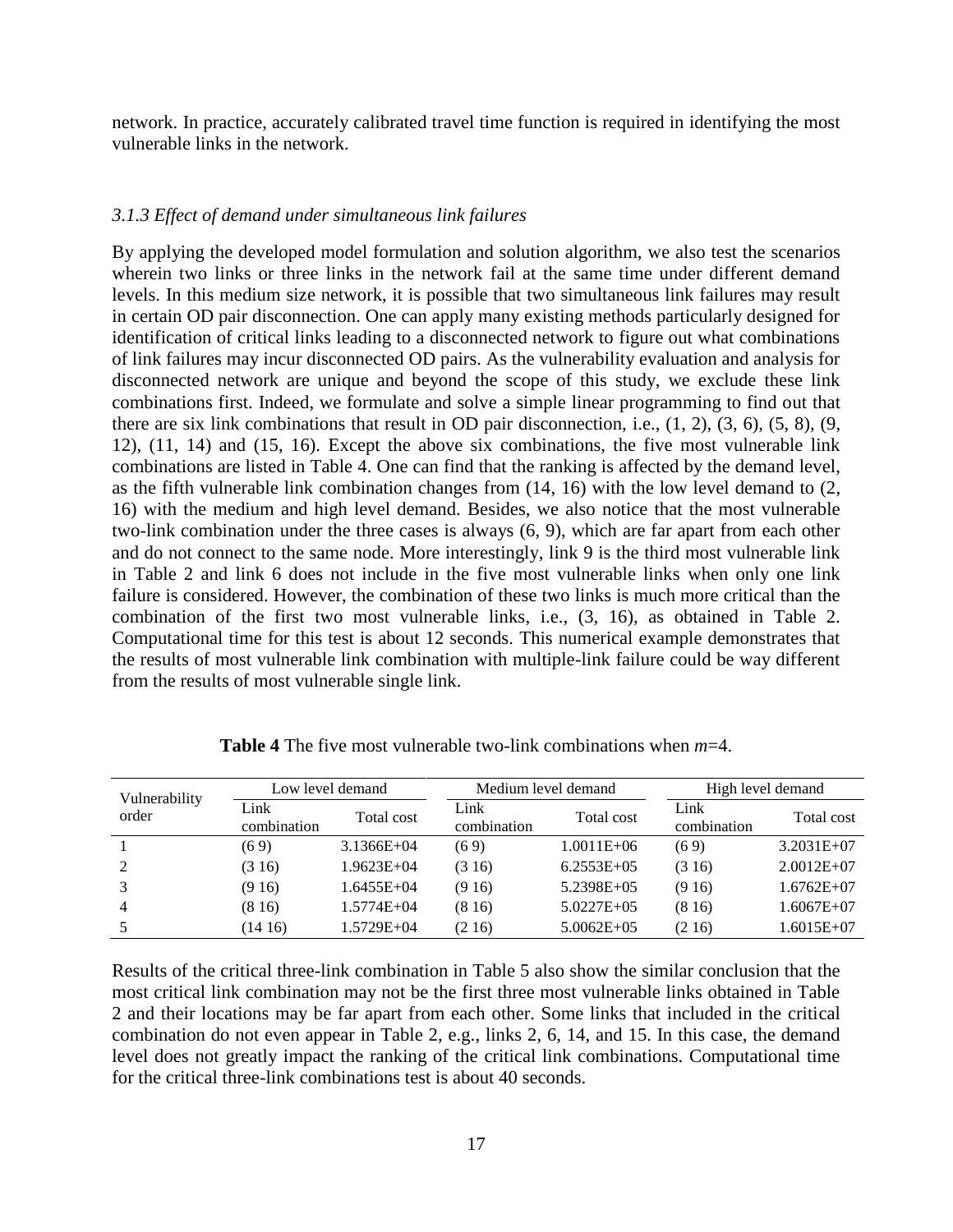| Vulnerability | Low level demand    |               | Medium level demand |               |                     | High level demand |  |
|---------------|---------------------|---------------|---------------------|---------------|---------------------|-------------------|--|
| order         | Link<br>combination | Total cost    | Link<br>combination | Total cost    | Link<br>combination | Total cost        |  |
|               | (6916)              | $4.711E + 04$ | (6916)              | $1.505E + 06$ | (6916)              | $4.815E+07$       |  |
| 2             | (689)               | $3.146E + 04$ | (689)               | $1.004E + 06$ | (689)               | $3.211E + 07$     |  |
|               | (6914)              | $3.141E + 04$ | (269)               | $1.002E + 06$ | (269)               | $3.204E+07$       |  |
| 4             | (269)               | $3.139E + 04$ | (6914)              | $1.002E + 06$ | (6914)              | $3.204E+07$       |  |
|               | (569)               | $3.137E + 04$ | (6915)              | $1.001E + 06$ | (6915)              | $3.203E+07$       |  |

**Table 5** The five most vulnerable three-link combinations when *m*=4.

# *3.2 Case 2: the Sioux-Falls network*

To test the proposed model formulation and solution algorithm on a larger scale network, the well-known Sioux Falls network, as shown in Fig. 4, is adopted. The numerical test was conducted to find out the most vulnerable two-link combination in the network. In this large-size network, if the traditional network vulnerability scanning method is applied by removing each link from the network and then formulating and solving the total travel time loss, one can imagine how mechanically tedious and time-consuming this solution process could be. However, applying the model formulation and solution method proposed in this study, only one mixedinteger linear programming is needed to be formulated and solved. The travel demand between 24 nodes and free flow travel time of each link are the same as input data in Leblanc (1975). The parameter  $b$  in the link travel time function is set equal to  $0.15$  and the given link capacity is listed in the Appendix. Each link flow variable is partitioned into ten even segments. In the numerical example, the total travel time cost from the original network with no disrupted links is used to initiate the range-reduction process.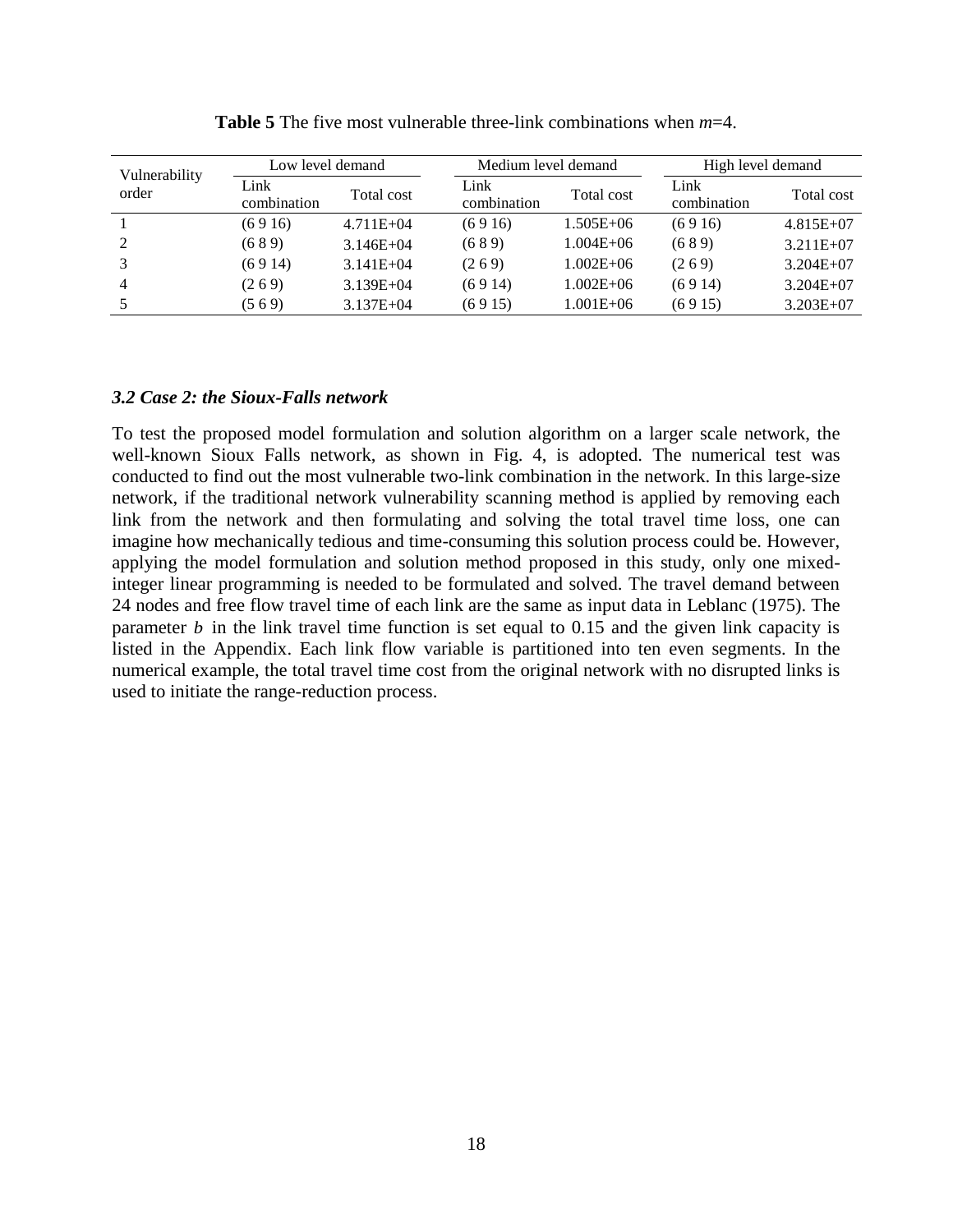

**Fig. 4.** Sioux-Falls test network

When calculating the most vulnerable two-link combination, those link pairs which will result in OD pair connection failure are excluded. In this network, this class of two-link combinations includes (20, 54), (17, 18), (38, 39), (37, 74), (1, 2), (3, 5), (5,14), (3, 4), (1, 14), and (2, 4). Except the above ten combinations, the five most vulnerable two-link combinations are shown in Table 6. The computational time is about 16 hours for the two-link failure case. However, if an enumeration method is adopted to solve the same problem, the computational time exceeds 40 hours.

| Table 6 The five most vulnerable two-link combinations in the Sioux-Falls network. |  |  |  |  |
|------------------------------------------------------------------------------------|--|--|--|--|
|------------------------------------------------------------------------------------|--|--|--|--|

| Link combination | Total cost   |
|------------------|--------------|
| (4360)           | $2.55E+09$   |
| (2856)           | $2.54E + 09$ |
| (774)            | $2.33E+09$   |
| (3539)           | $2.33E+09$   |
| (23 27)          | $1.92E + 09$ |
|                  |              |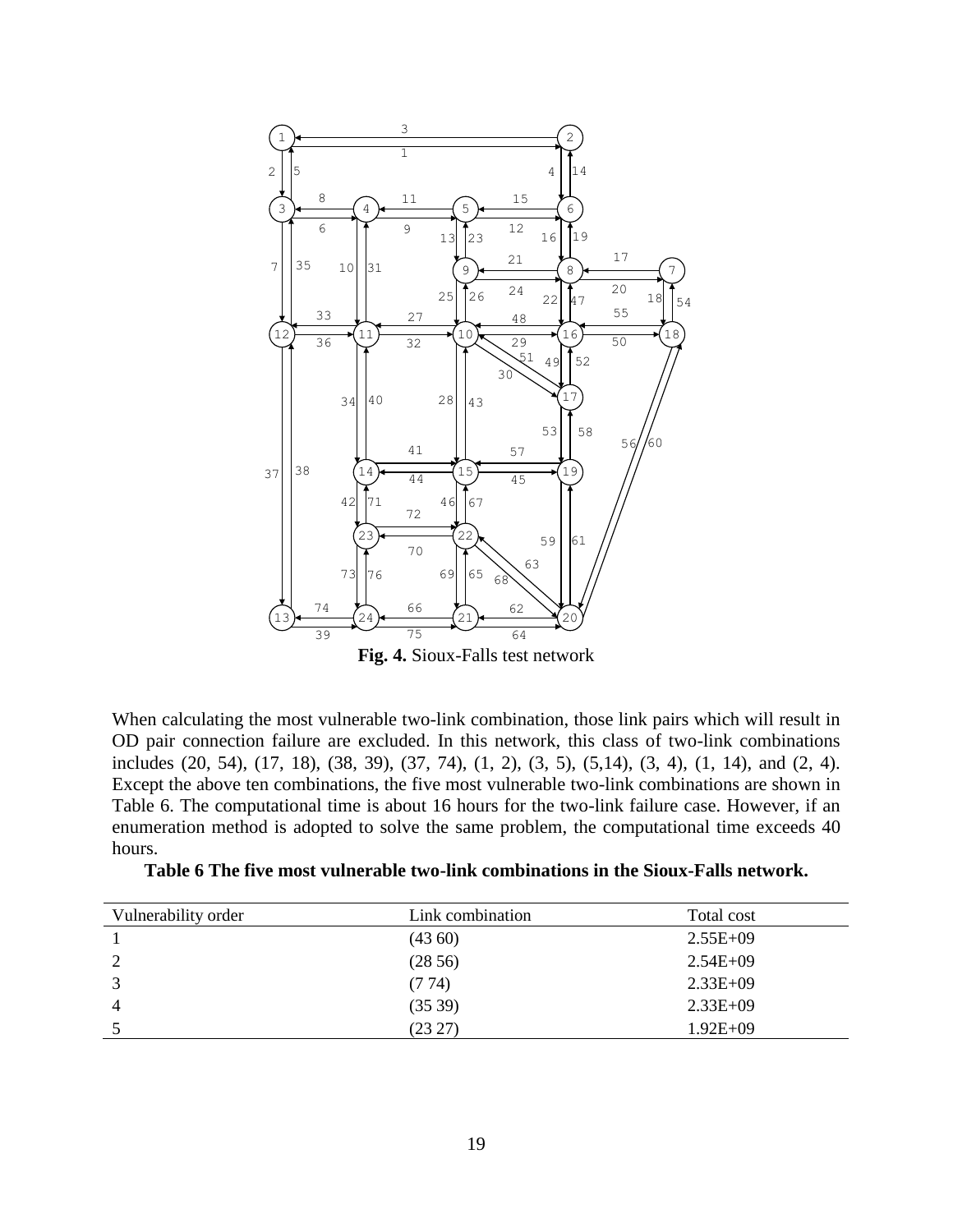# **4. Conclusion**

In this study, we propose a bi-level formulation for identifying the most critical combination of vulnerable links in a transportation network. The bi-level problem here is indeed a mixed integer nonlinear program with equilibrium constraints. Unlike the traditional network design problem formulation which aims to minimize the total system travel costs with convex objective functions, the problem of identifying critical vulnerable link(s) studied in this problem is formulated as a maximization problem. Therefore, many existing solution algorithms for solving traditional network design problems (e.g., Szeto et al. 2014; Li et al. 2013) are not applicable for the model solution in this study. To this end, a global optimization solution method applying piecewise linearization approach is developed to approximate the model formulation into a mixed integer linear program so that general branch and bound method could be used to guarantee the global optimization solution of the model. The global optimization ensures that the solution can be used to identify the true globally most critical link(s), rather than a local solution that is not exactly the most critical one we are seeking. The model and method can also be used to determine the ranks of vulnerable links and the impacts of their failures in monetary terms. The results of the numerical tests demonstrate that the power value of the underlying travel time function, as well as the network travel demand level, will significantly affect the ranking of vulnerable links in the network. Moreover, it is interesting to note that the set of most vulnerable links when multiple-link failure occurs are not simply the combination of the most vulnerable links for single-link failure scenario, and the links in the critical combination of vulnerable links are not necessarily connected or even in the neighbourhood of each other. In the numerical examples, we have limited to combinations of two failed links considering the computational effort required for solving combinations of more links. Nevertheless, the proposed model can indeed be extended to cover combinations of more simultaneous link failures with sufficient computing power. To overcome the limitation of the proposed model and solution algorithm in solving large-scale network problem, more efficient solution method would be developed in the future study. Besides, in the future, we will develop a model and solution method to handle the case of node failures. Moreover, we will extend the current methodology to handle other vulnerability measures (e.g., Balijepalli and Oppong, 2014; Chen et al., 2007; Ho et al., 2013; Luathep et al., 2011b) and demand uncertainty (e.g., Chen and Yang, 2004; Chen et al., 2010; Ng and Waller, 2009a,b; Chen et al. 2011; Li et al., 2012, 2014) to find the critical combination of vulnerable links.

# **Acknowledgements**

This research was jointly supported by Singapore Ministry of Education (MOE) AcRF Tier 2 Grant ARC21/14 (MOE2013-T2-2-088), and a grant (No. 201411159063) from the University Research Committee of the University of Hong Kong, a grant from National Natural Science Foundation of China (No. 71271183).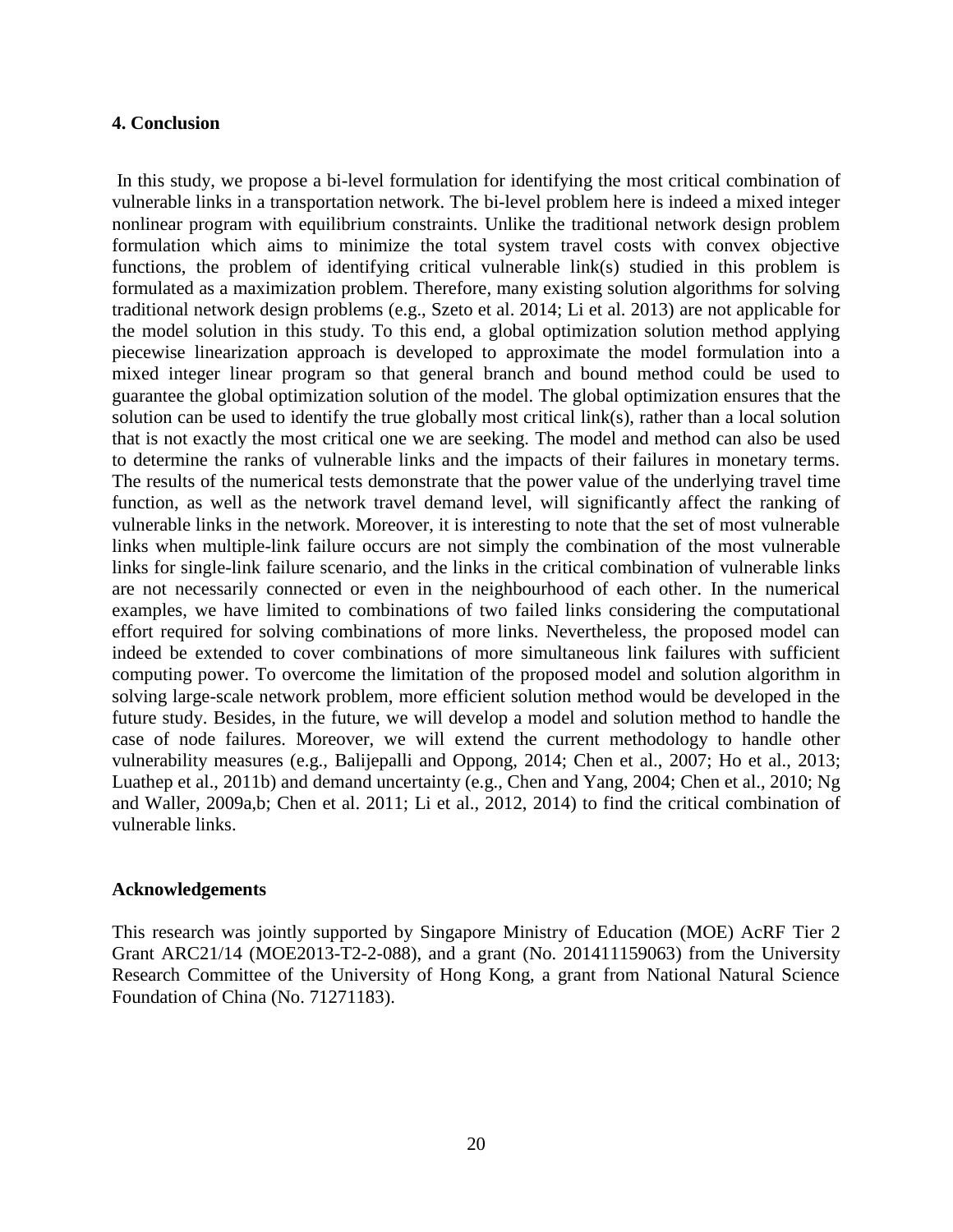# **References**

- Balijepalli, C. and Oppong, O. (2014) Measuring vulnerability of road networks considering the extent of serviceability of critical road links in urban areas. Journal of Transport Geography 39, 145-155.
- Ban, J.X., Liu, H.X., Ferris, M.C., and Ran, B. (2006) A general MPCC model and its solution algorithm for continuous network design problem. Mathematical and Computer Modelling, 43(5-6), 493-505.
- Beckmann, M., McGuire, C.B. and Winsten C.B. (1956) Studies in the Economics of Transportation. Yale University Press, New Haven.
- Chen, A. and Yang, C. (2004) Stochastic transportation network design problem with spatial equity constraint. Transportation Research Record: Journal of the Transportation Research Board, 1882, 97-104.
- Chen, A., Kim, J., Lee, S., and Kim, Y. (2010) Stochastic multi-objective models for network design problem. Expert Systems with Applications: An International Journal, 37(2), 1608- 1619.
- Chen, A., Yang, C., Kongsomsaksakul, S., and Lee, M. (2007) Network-based accessibility measures for vulnerability analysis of degradable transportation networks. Networks and Spatial Economics 7, 241–256.
- Chen, A., Zhou, Z., Chootinan, P., Ryu, S., Yang, C., Wong, S. C. (2011) Transport network design problem under uncertainty: A review and new developments. Transport Reviews 31 (6), 743-768.
- Chen, B., Lam, W.H.K., Sumalee, A., Li, Q., and Li, Z. (2012) Vulnerability analysis for largescale and congested road networks with demand uncertainty. Transportation Research Part A, 46, 501-516.
- Ekström, J., Rydergren, C., and Sumalee, A. (2014) Solving a mixed integer linear program approximation of the toll design problem using constraint generation within a branch-and-cut algorithm. Transportmetrica A: Transport Science, 10(9), 791-819.
- Farahani, R. Z., Miandoabchi, E., Szeto, W.Y., and Rashidi, H. (2013) A review of urban transportation network design problems. European Journal of Operational Research, 229(2), 281–302.
- Ho, H.W., Sumalee, A., Lam, W.H.K., and Szeto, W.Y. (2013) A continuum modelling approach for network vulnerability analysis at regional scale. Procedia – Social and Behavioral Sciences 80, 846-859.
- IBM ILOG (2009) User's manual for cplex, New York.
- Leblanc, L.J. (1975) An algorithm for the discrete network design problem. Transportation Science 9 (3), 183-199.
- Li, F., Gao, Z., Li, K., Wang, D.Z.W, (2013) Train routing model and algorithm combined with train scheduling, Journal of Transportation Engineering-ASCE. 139 (1), pp 81-91.
- Li, Z.C., Lam, W.H.K., Wong, S.C., and Sumalee, A. (2012) Environmentally sustainable toll design for congested road networks with uncertain demand. International Journal of Sustainable Transportation, 6(3), 127-155.
- Li, Z.C., Li, Z.K., and Lam, W.H.K. (2014) An integrated design of sustainable land use and transportation system with uncertainty in future population. Transportmetrica A, 10(2), 160- 185.
- Lin, M.-H. and Tsai, J.-F., 2012. Range reduction techniques for improving computational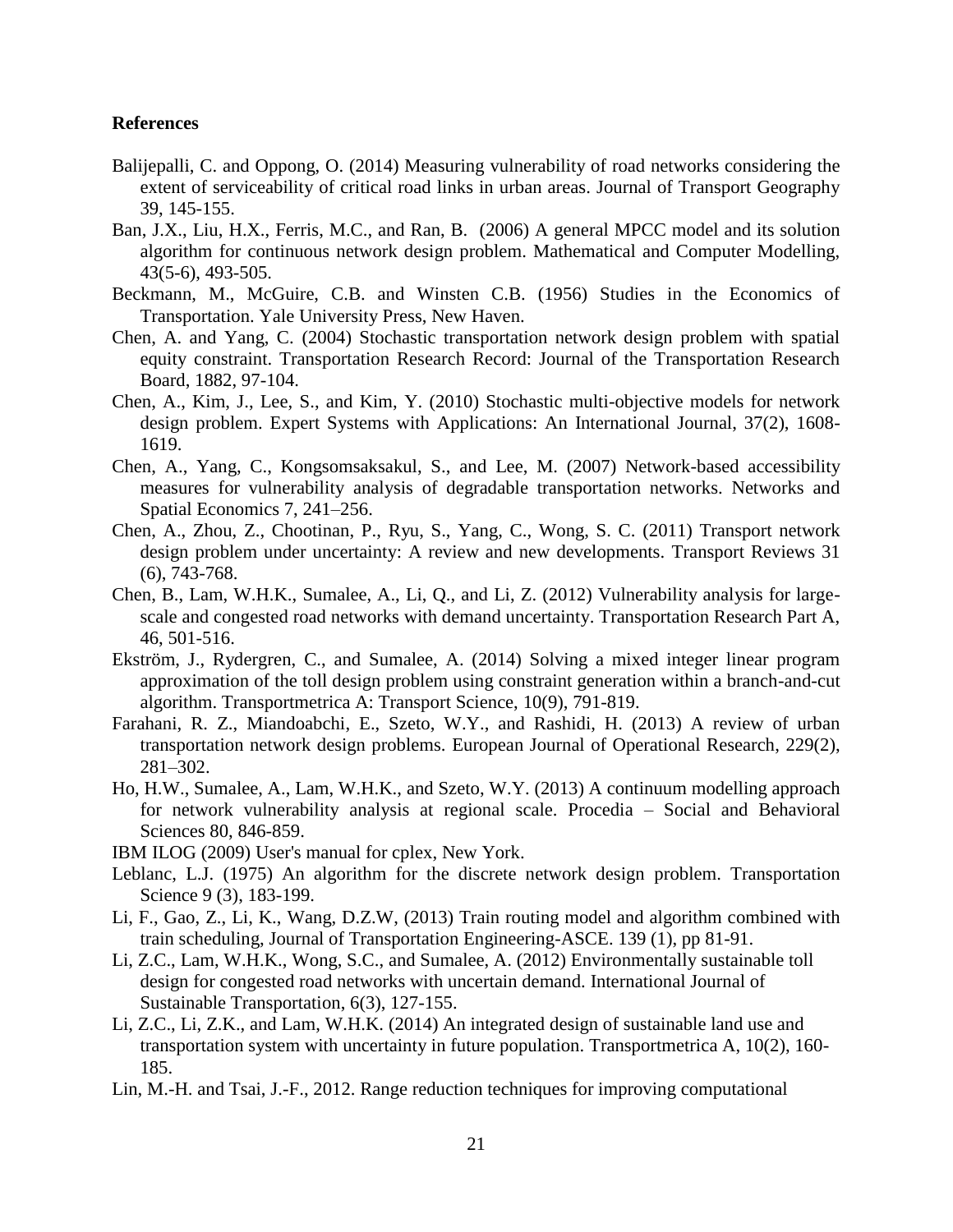efficiency in global optimization of signomial geometric programming problems. European Journal of Operational Research 216 (1), 17-25.

- Lin, M.-H. and Tsai, J.-F., (2013) A deterministic global approach for mixed-discrete structural optimization. Engineering Optimization, 1-17.
- Liu, H. and Wang, D.Z.W. (2015) Global optimization method for network design problem with stochastic user equilibrium, Transportation Research Part B, 72, pp20-39.
- Liu, H., Wang, D.Z.W. and Yue, H., (2015). Global optimization for transport network expansion and signal setting. Mathematical Problems in Engineering. Article ID 385713. DOI:10.1155/2015/385713.
- Löfberg, J. (2004) Yalmip : A toolbox for modeling and optimization in matlab, Proceedings of the 2004 IEEE International Symposium on Computer Aided Control Systems Design, Taipei, Taiwan, pp. 284-289.
- Luathep, P., Sumalee, A., Lam, W.H.K., Li, Z.-C., and Lo, H.K. (2011a) Global optimization method for mixed transportation network design problem: A mixed-integer linear programming approach. Transportation Research Part B 45 (5), 808-827.
- Luathep, P., Sumalee, A., Ho, H.W., Kurauchi, F., (2011b) Large-scale road network vulnerability analysis: A sensitivity analysis based approach. Transportation 38(5), 799-817.
- Luo, Z., Pang, JS, Ralph D. (1996) Mathematical Programs with Equilibrium Constraints. Cambridge, UK.
- Magnanti, T.L. and Wong, R.T. (1984) Network design and transportation planning: Models and algorithms. Transportation Science, 18 (1), 1-55.
- Meng, Q. and Yang, H. (2002) Benefit distribution and equity in road network design. Transportation Research Part B, 36(1), 19-35.
- Meng, Q., Yang, H., and Bell, M.G.H. (2001) An equivalent continuously differentiable model and a locally convergent algorithm for the continuous network design problem. Transportation Research Part B, 35(1), 83-105.
- Nagurney, A. and Qiang, Q. (2009) A relative total cost index for the evaluation of transportation network robustness in the presence of degradable links and alternative travel behavior. International Transactions in Operational Research 16, 49-67.
- Ng, M.W. and Waller, S.T. (2009a) Reliable system optimal network design: convex meanvariance model with implicit chance constraints. Transportation Research Record: Journal of the Transportation Research Board, 2090, 68-74.
- Ng, M.W. and Waller, T.S. (2009b) The evacuation optimal network design problem: model formulation and comparisons. Transportation Letters—The International Journal of Transportation Research, 1(2), 111-119.
- Riemann, R., Wang, D.Z.W., and Busch, F., (2015) "Optimal location of wireless charging facilities for electric vehicles: Flow-capturing location model with stochastic user equilibrium," Transportation Research Part C: Emerging Technologies, 58, 1-12.
- Scott, D. M., Novak, D., Aultman-Hall, L., and Guo, F. (2006) Network robustness index: a new method for identifying critical links and evaluating the performance of transportation networks. Journal of Transport Geography 14, 215-227.
- Suwansirikul, C., Friesz, T.L. and Tobin, R.L., 1987. Equilibrium decomposed optimization: A heuristic for the continuous equilibrium network design problems. Transportation Science 21 (4), 254.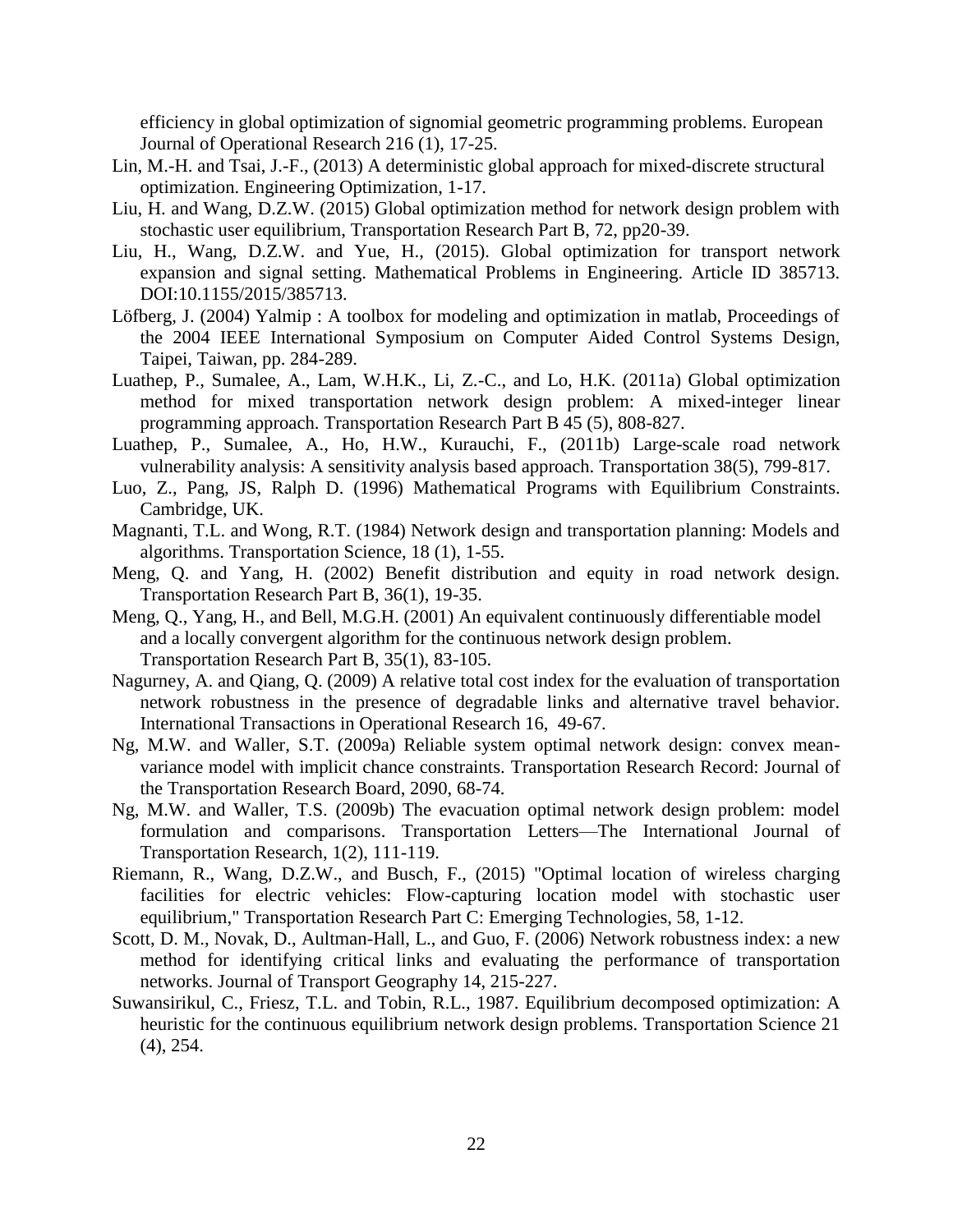- Szeto W. Y., Jiang Y., Wang, D.Z.W., Sumalee, A. (2014). A Sustainable Road Network Design Problem with Land Use Transportation Interaction over Time. Network and Spatial Economics. In Press. DOI: 10.1007/s11067-013-9191-9.
- Taylor, M.A.P., Sekhar, S.V.C., and D'Este, G.M. (2006) Application of accessibility based methods for vulnerability analysis of strategic road networks. Networks and Spatial Economics, 6, 267–291.
- UK Department for Transport (DfT, 2011) Winter Resilience in Transport: an assessment of the case for additional investment.
- Vielma, J.P., Ahmed, S., and Nemhauser, G. (2010) Mixed-integer models for nonseparable piecewise-linear optimization: Unifying framework and extensions. Operation Ressearch 58 (2), 303-315.
- Wang, D.Z.W., Liu, H., and Szeto, W.Y. (2015) A novel discrete network design problem formulation and its global optimization solution algorithm. Transportation Research Part E: Logistics and Transportation Review, 79, 213-230.
- Wang, D.Z.W. and Lo, H.K. (2010) Global optimum of the linearized network design problem with equilibrium flows. Transportation Research Part B 44 (4), 482-492.
- Wang, S., Meng, Q., and Yang, H. (2013) Global optimization methods for the discrete network design problem. Transportation Research Part B 50, 42-60.
- Wu, J., Sun, H., Wang, D.Z.W., Zhong, M., Han, L. and Si, B. (2013). Bounded-Rationality based Day-to-day Evolution Model for travel Behavior Analysis of Urban Railway Network. Transportation Research Part C. 31, special issue, 73-82.
- Wardrop, J.G. (1952) Some theoretical aspects of road traffic research. Proceedings of the Institute of Civil Engineers, Part II(1), 325 - 378.
- Yang, H. and Bell, M.G.H. (1998) Models and algorithms for road network design: A review and some new developments. Transport Reviews, 18 (3), 257-278.
- Zhu, S., Levinson, D., Liu, H.X., and Harder, K. (2010) The traffic and behavioral effects of the I-35W Mississippi River bridge collapse. Transportation Research Part A, 44(10), 771–784.

## **Appendix. Link capacity of the Sioux Falls network**

| Link | $y_a$   | Link | $y_a$   | Link | $y_a$   | Link | $y_a$   |
|------|---------|------|---------|------|---------|------|---------|
|      | 25.9002 | 20   | 7.8418  | 39   | 5.0913  | 58   | 4.8240  |
| 2    | 23.4035 | 21   | 5.0502  | 40   | 4.8765  | 59   | 5.0026  |
| 3    | 25.9002 | 22   | 5.0458  | 41   | 5.1275  | 60   | 23.4035 |
| 4    | 4.9582  | 23   | 10.0000 | 42   | 4.9248  | 61   | 5.0026  |
| 5    | 23.4035 | 24   | 5.0502  | 43   | 13.5120 | 62   | 5.0599  |
| 6    | 17.1105 | 25   | 13.9158 | 44   | 5.1275  | 63   | 5.0757  |
|      | 23.4035 | 26   | 13.9158 | 45   | 15.6508 | 64   | 5.0599  |
| 8    | 17.1105 | 27   | 10.0000 | 46   | 10.3150 | 65   | 5.2299  |
| 9    | 17.7828 | 28   | 13.5120 | 47   | 5.0458  | 66   | 4.8854  |
| 10   | 4.9088  | 29   | 5.1335  | 48   | 5.1335  | 67   | 10.3150 |
| 11   | 17.7828 | 30   | 4.9935  | 49   | 5.2299  | 68   | 5.0757  |

**Table A Capacity of each link in the Sioux Falls network.**